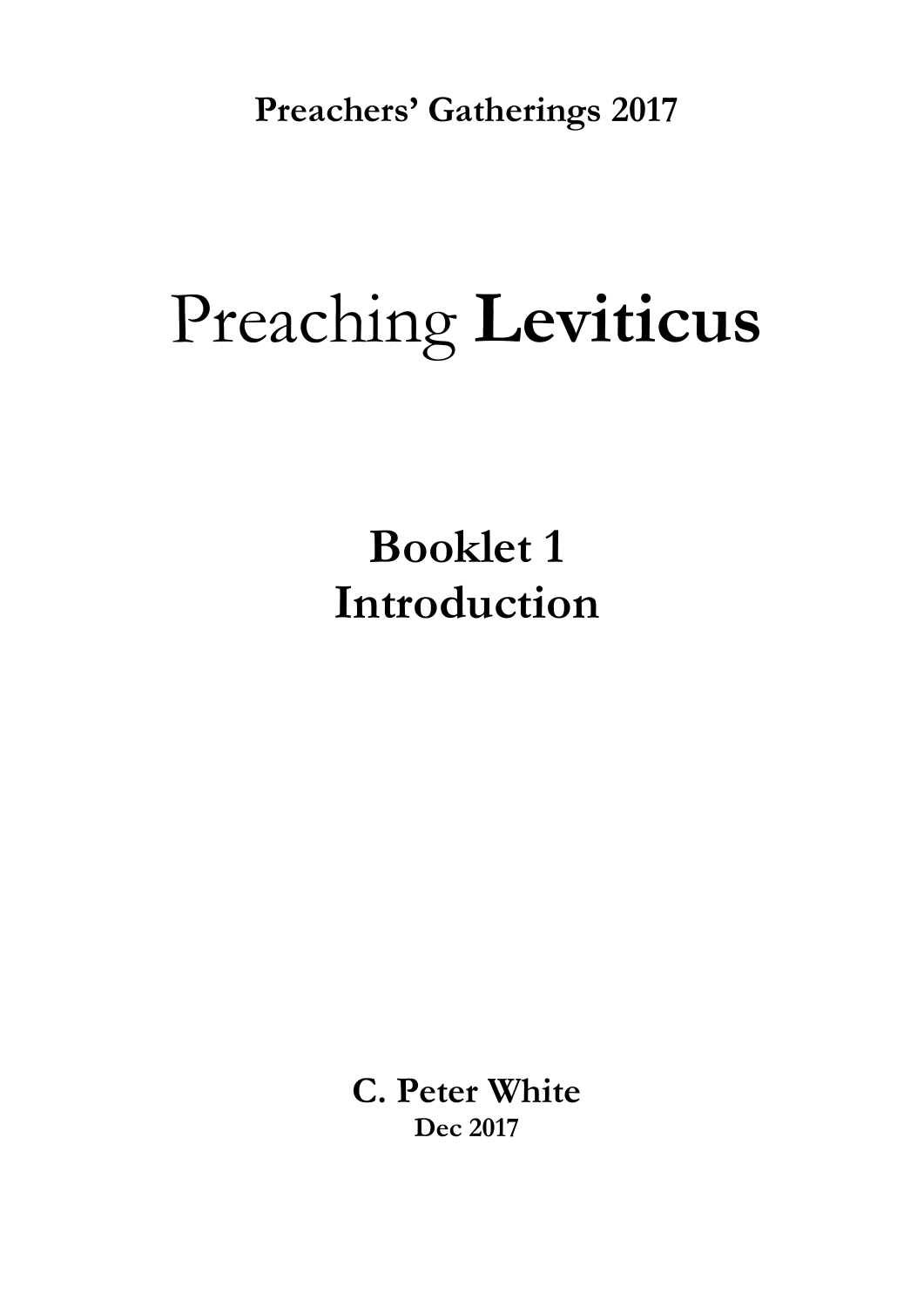## The teaching of Leviticus is like an X-Ray plate of our salvation

It tells its inner story by means of images

| <b>Table of Contents of Booklet 1</b> |  | Click on Page number                                |  |  |
|---------------------------------------|--|-----------------------------------------------------|--|--|
|                                       |  |                                                     |  |  |
|                                       |  |                                                     |  |  |
|                                       |  |                                                     |  |  |
|                                       |  |                                                     |  |  |
|                                       |  |                                                     |  |  |
|                                       |  | Appendix: The Christian and the laws in Leviticus30 |  |  |
|                                       |  |                                                     |  |  |

(**Booklet 2** provides five possible series of sermons, and notes for 14 sermons in two sets of seven, plus a Review sermon.)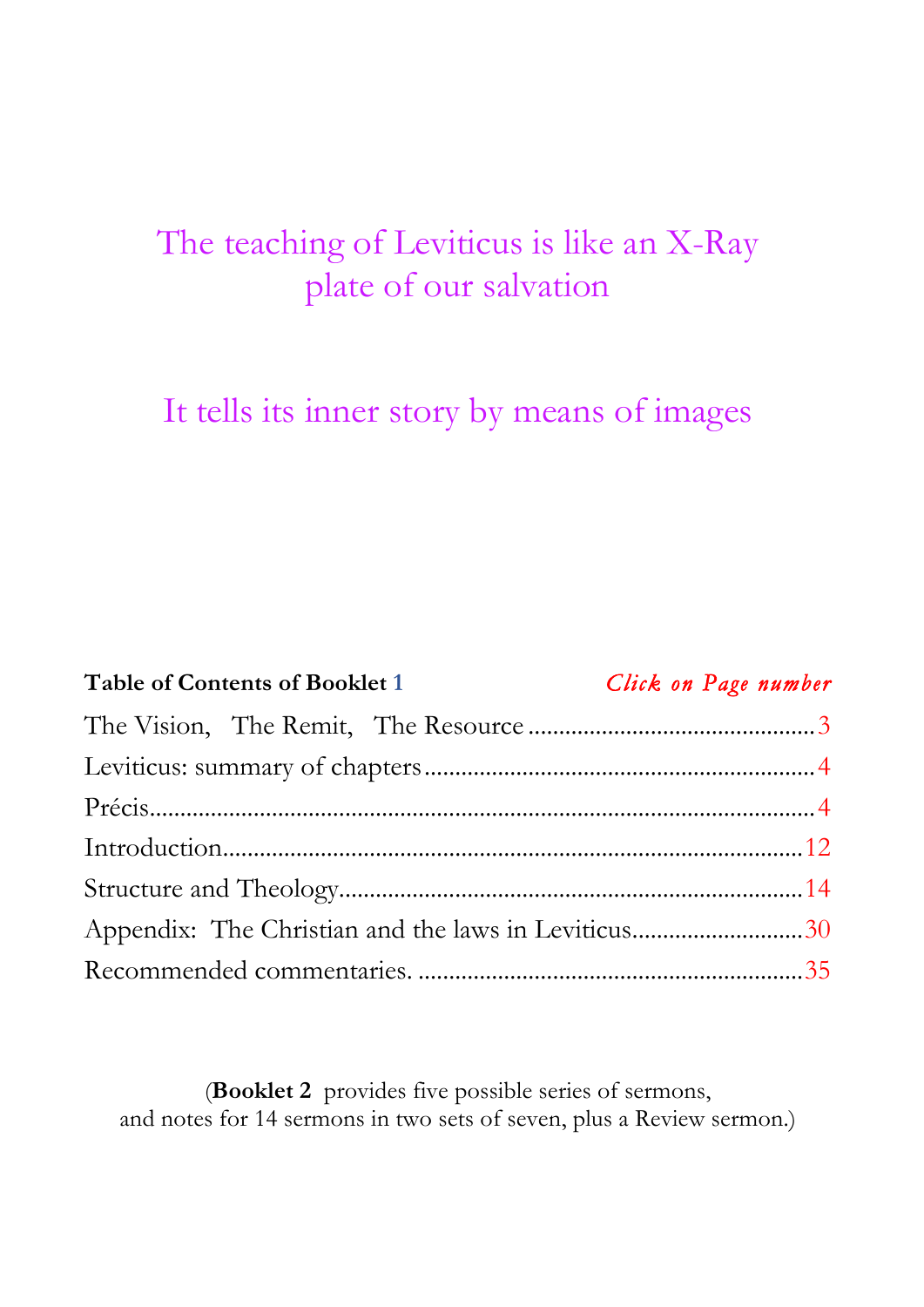## **The Vision**

*For preachers to be thrilled by, keen to unfold and unleash, all-Leviticus; and to feel able to do so.*

## **The Remit**

'To equip preachers, over four hours, to be able to start teaching a book of the Bible within two weeks.'

## **The Resource**

#### **This Booklet 1**

- Précis of the text
- Background: religious, historical, archaeological, ...
- Themes: main issues dealt with
- Bibliography
- Exploration of the place of the OT Law for the Christian.

#### **Booklet 2**

- Outline of passages offering a way of preaching Leviticus in one of four ways:
	- o All 27 chapters
	- o Two series of 7 sermons
	- o One series of 8 sermons
	- o 4 sermons on ch. 25, Jubilee
- Sermon outlines: a brief account of each message.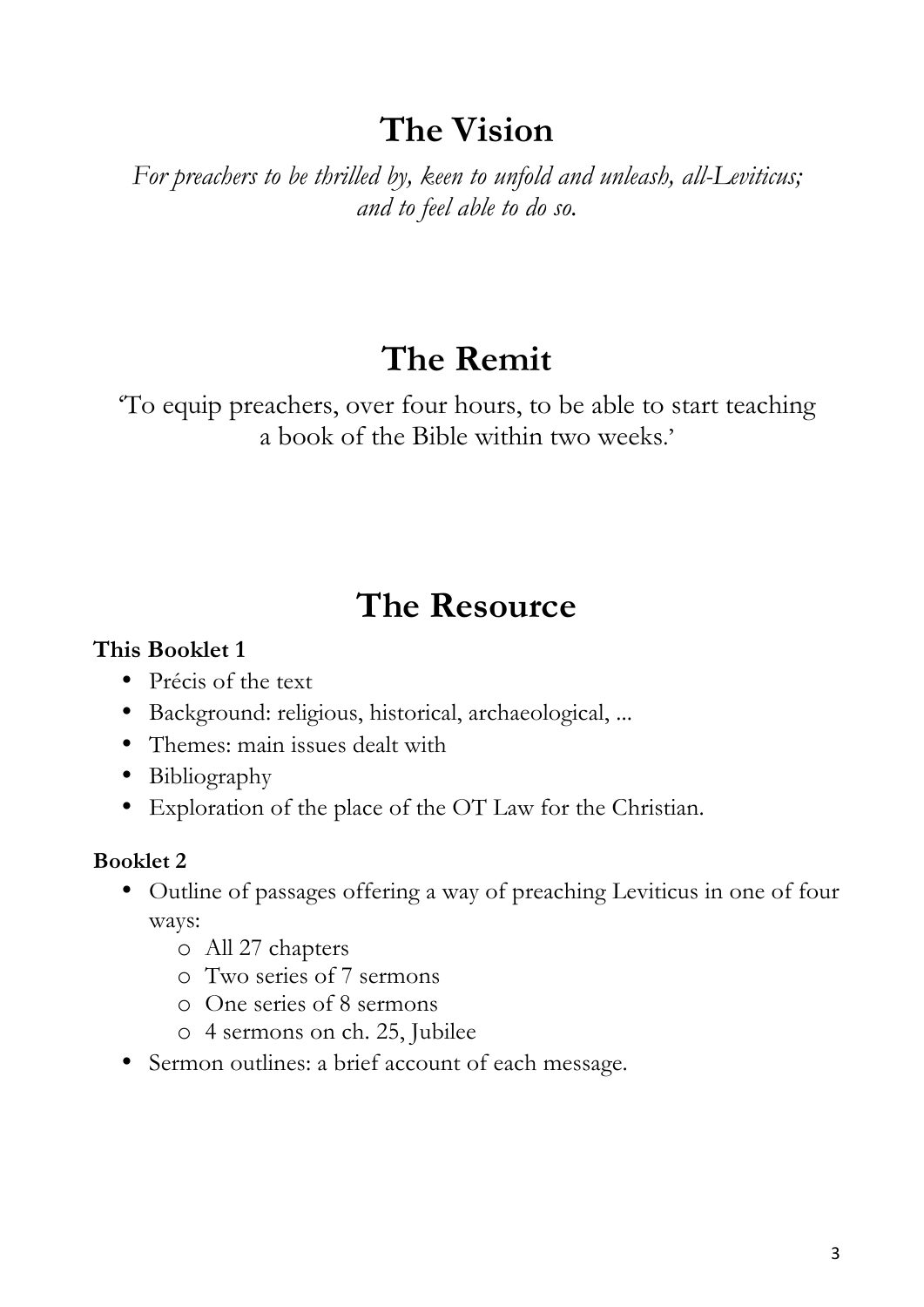## **Leviticus: summary of chapters**

| Ch.1           | Burnt offering $(+ ch. 6)$                         |                               |
|----------------|----------------------------------------------------|-------------------------------|
| 2              | Grain offering $(+$ ch. 6)                         |                               |
| $\overline{3}$ | Fellowship offering $(+ ch. 7)$                    | <b>Ritual:</b> The Sacrifices |
| $4.1 - 5.13$   | Sin offering $(+$ ch. 6)                           |                               |
| 5.14-6.7       | Guilt offering $(+ ch. 7)$                         |                               |
| $6.8 - 7.21$   | Regulations about the above                        |                               |
| 7.22-38        | No fat or blood; the priests' share                |                               |
| 8              | Ordination of Aaron and sons                       |                               |
| 9              | Priests begin their ministry                       | <b>Priests: ordained</b>      |
| 10             | Deaths of Nathan and Abihu                         |                               |
| 11             | Clean and unclean food                             |                               |
| 12             | Purification after childbirth                      |                               |
| 13             | Regulations - skin diseases and mildew             | Purity: ritual                |
| 14             | Cleansing from same                                |                               |
| 15             | Discharges that make unclean                       |                               |
| 16             | The Day of Atonement                               | - Heart of Leviticus          |
| 17             | Centralise worship; do not eat the blood           |                               |
| 18             | Unlawful sexual relations                          | Purity: moral                 |
| 19             | Range of laws built $\sqrt{10}$ commandments       |                               |
| 20             | Punishments of sins esp. of ch. 18                 |                               |
| 21             | Regulations for priests about holiness             | <b>Priests:</b>               |
| 22             | Regulations for priests of sacred offerings        | qualifications                |
| 23             | The Feasts: Sabbath, Passover, Weeks               |                               |
|                | Trumpets, Day of Atonement, Tabernacles            | <b>Ritual:</b> The Feasts     |
| 24             | Oil and bread for the Lord; a blasphemer.          |                               |
| 25             | Sabbath and Jubilee years                          | Looking ahead:                |
| 26             | Covenant - obedience<br>$\rightarrow$ fruitfulness | Keeping in                    |
|                | - disobedience $\rightarrow$ punishment            | Covenant                      |
| 27             | Redeeming what is the Lord's                       |                               |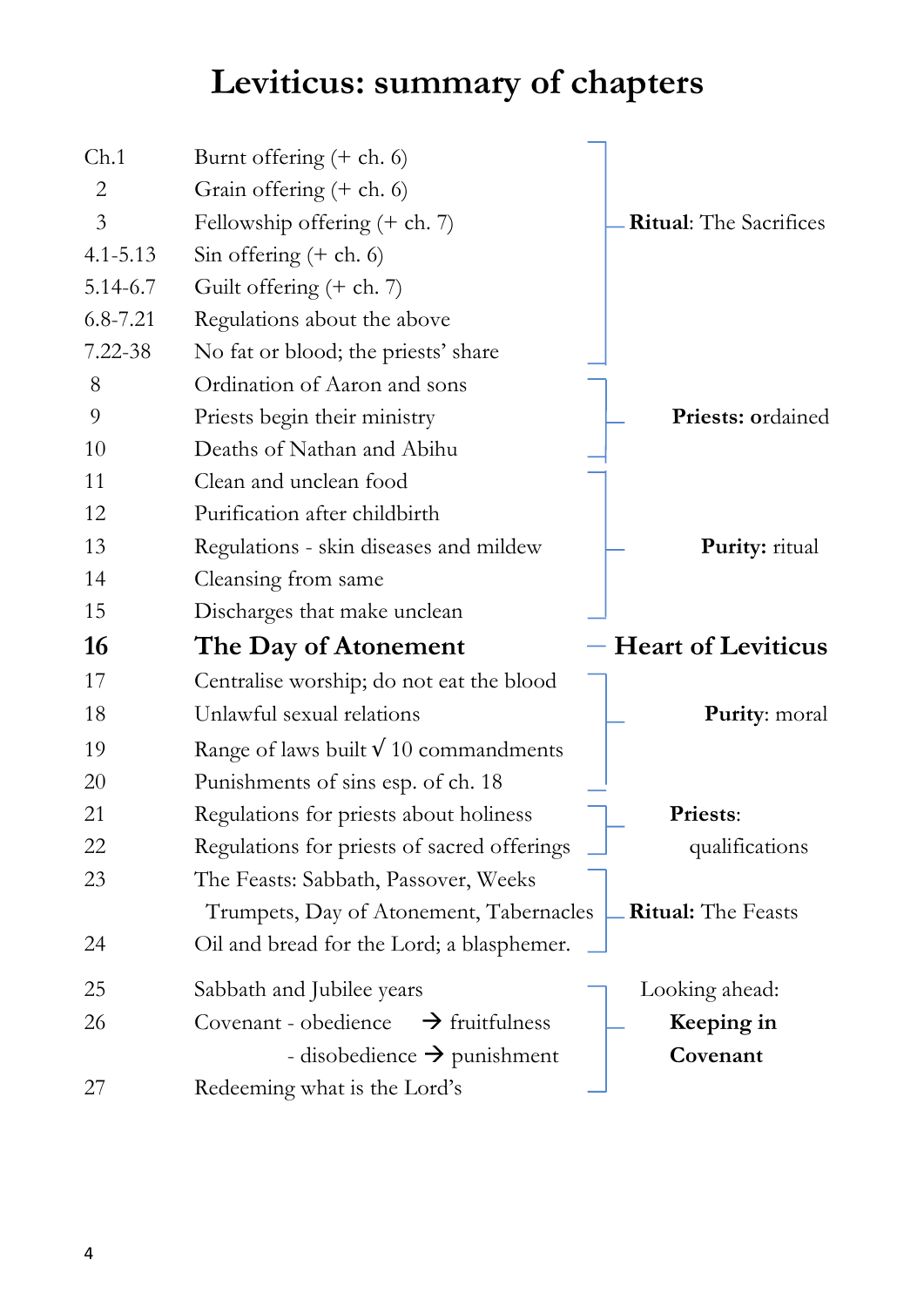## **Précis**

#### **Chs 1-7 Ritual Sacrifices**

Ch. **1**: (Whole) Burnt Offering. = Ascension offering.

Must be a male animal. Present it at the Tabernacle. Lay hands so it is accepted to make atonement. Kill it; sprinkle blood against the altar. Skin the animal. The priests are to burn all of it: an aroma 'pleasing to the Lord.' Can be bull, sheep or goat, or dove.

Ch. **2:** Grain Offering. = tribute offering.

Flour, oil and incense. Part is burnt: an aroma 'pleasing to the Lord.' The rest belongs to Aaron + sons. Can be made in different ways but:

- Never with yeast or honey. You can give these, but not on the altar
- Always with 'salt of the covenant.'

Ch. **3:** Fellowship Offering. = peace offering.

Animal can be male or female. Lay hand on, sprinkle blood, sacrifice all the fat by fire: an aroma 'pleasing to the Lord.' Don't eat the fat, or blood.

Ch.  $4.1 - 5.13$  Sin Offering = purification offering:

a) 4.1-35 When different people sin 'unintentionally: either because they are unaware of a law, or through not realising they have broken it eg not realising they are unclean' *(or, in case they forget they have? – Wenham)*

- Priest a bull
- Whole community bull
- A leader male goat
- Member of the community female goat or lamb ... or two doves, or flour

Action: Present it; lay hand on; priest sprinkles blood in front of the curtain, and on the incense altar, and against the altar of burnt offering. The fat is burnt on the altar. The hide etc – burn outside the camp

b) 5.1-13 When people sin in different ways:

- Failing to bear witness
- Touching something ceremonially unclean
- Touching human uncleanness
- Taking an oath thoughtlessly

Action: 1. Confess. 2. Sin offering.

 $Ch. 5.14 - 6.7$  Guilt Offering = Reparation Offering.

For when a person 'commits a violation.'

Action: Sacrifice a ram of given value AND make restitution: the value of what he has failed to do, plus 20%.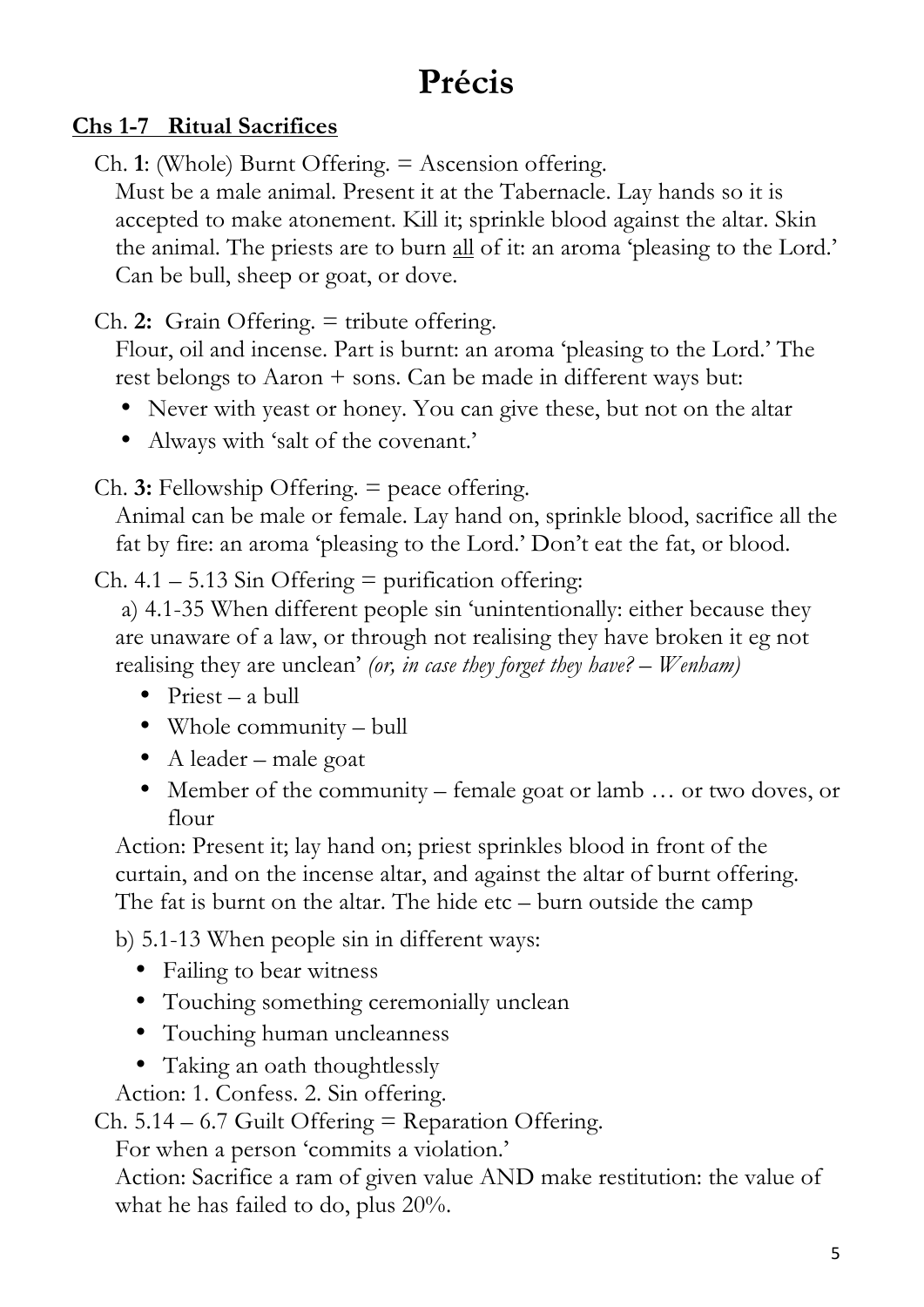What constitutes a violation? When you break the Lord's command, deceive a neighbour, cheat him, lie about lost property, swear falsely. These call for restitution+20%, and a guilt offering.

Ch. 6.8 to 7.38 Leviticus goes back over the same offerings giving regulations about them:

**6.**8-13 burnt offering regulations: stays on the altar all night, etc 6.14-23 grain offering regulations: how to offer it. Aaron and sons can eat the remainder. It is also their anointing (ordination) offering, 'most holy' (v.17). 6.24-30 sin offering regulations: the priest must eat it in the Tabernacle courtyard. It is OK to eat it outside like that; but when he presents the blood in the Tabernacle (sin of High Priest or congregation) he must not eat it but burn it.

**7.**1-10 guilt (reparation) offering regulations. Offer on the altar. Sprinkle the blood, burn the fat. It belongs to the priest, as do sin and grain offerings.

7.11-36 Fellowship offering regulations.

- If offered as thanksgiving: add cakes. Belongs to the priest. Eat same day
- If offered as vow or freewill offering: eat same or next day.
- If the meat touches anything unclean, must not eat but burn it.
- If you touch anything unclean, don't eat the offerings, fat or blood, although you can use the fat for other purposes
- The priests' share of the offering: breast and right thigh. 7.37,38 Conclusion.

#### **Chs 8-10 Priests ordained**

Ch. **8**: Ordination of Aaron & sons.

- Gather garments, oil, bull, 2 rams and the people
- Wash & clothe him incl. ephod, breast-piece with Urim + Thummin, turban with front plate.
- Anoint Tabernacle, altar, utensils, Aaron.
- Sin offering; burn the fat and entrails; burn the rest outside the camp.
- Burnt offering: 'a pleasing aroma.'
- Ordination offering. Blood on right ear, hand, foot.
- Wave offering: bread, oil, pieces of fat and thigh.
- Consecration: sprinkle Aaron, sons and garments with oil and blood.
- Eat bread and boiled meat. Not leave Tabernacle for 7 days of ordination. Makes atonement for you.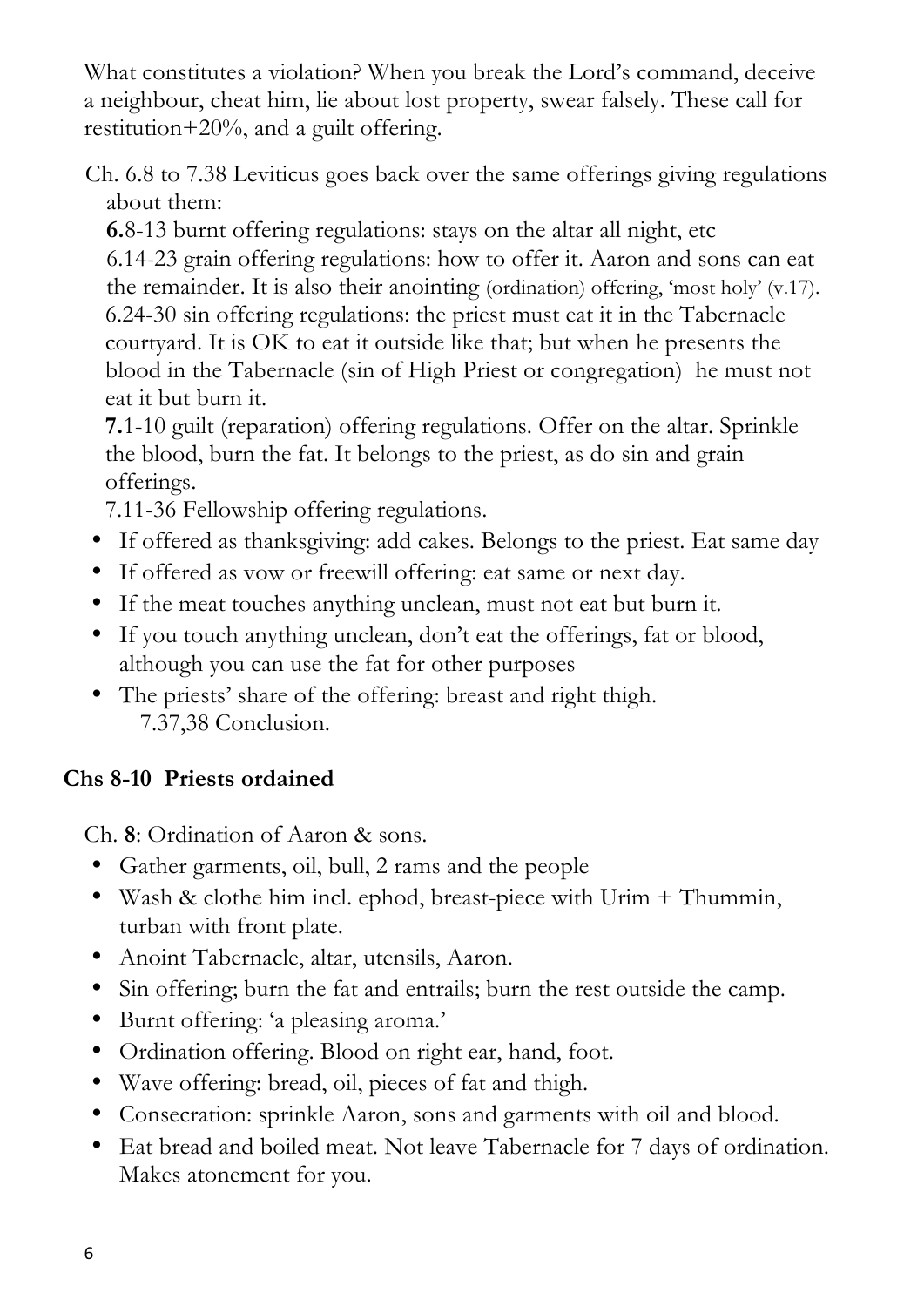- Ch. 9: The priests begin their ministry. On 8<sup>th</sup> day of above, they offered sin and burnt offerings for Aaron and sin, burnt, peace and grain offerings for the people. Aaron blessed the people, then Aaron and Moses did, and the glory of the Lord appeared. Fire consumed what was on the altar; the people fell on their faces.
- Ch. **10**: Nadab and Abihu offer unauthorised fire before the Lord. Fire came from him and consumed them: 'I will be sanctified and glorified before the people.' Aaron's cousins carry the corpses out of the camp. The people are to mourn; Aaron and sons may not do so.

Aaron + sons: no strong drink. Distinguish between clean and unclean, and teach the people God's decrees. Grain & wave offerings are theirs to eat.

10.16ff Moses rebukes them for not eating that sin-offering but then approves their reason: fear of the Lord because of Nadab and Abihu's deaths.

#### **Chs 11 -15 Ritual Purity**

Ch. **11**: Clean and unclean foods

- Clean if split hoof and chews the cud.
- Unclean examples: camel, hyrax, rabbit (not split hoof); pig (doesn't chew the cud).
- Water creatures: only clean if have fins and scales.
- Unclean birds; flying insects (but locust family is clean).
- Unclean animals: those with paws; lizards; those already dead; animals that 'move about on the ground' (ASV 'swarm'; seems to mean rapid multiplication, says Sklar, p.170. (?)

Ch. **12:** Purification after childbirth.

If a son, wait 33 days. If a daughter, 66 days. Then offer lamb for burnt offering and dove for sin offering to make atonement *(implied: to cleanse from the ceremonial uncleanness of bleeding).*

Ch. 1**3:** Infections in skin and fabrics

- (a) 1-46 Infectious skin diseases
	- 1-8 Swelling, rash, bright spot: examine weekly. If no spread, OK after 2 weeks. If spreads – unclean.
	- 9-11 White swelling with raw spot: unclean.
	- 12-17 If it is all over the body and becomes white again clean. Raw flesh – unclean.
	- 18-23 A boil more than skin deep: unclean. If only skin deep 7 days' isolation -> clean.
	- 24-28 Same with burns.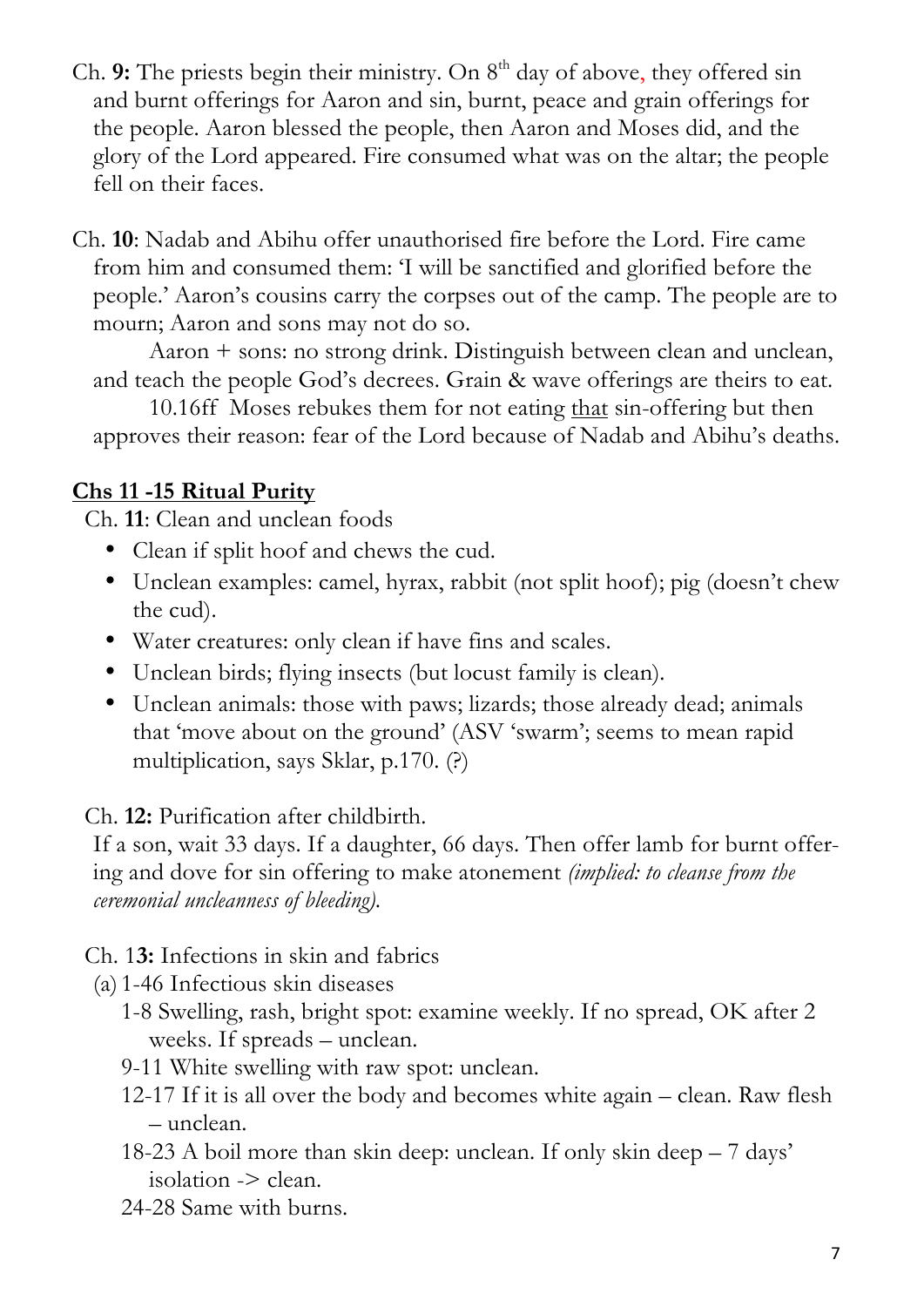- 29-44 Similar with itchy sore on head or chin.
- 45 Action: tear clothes, dirty hair, cover lower part of face, cry 'unclean' and live outside camp.
- (b)47-59 Mildew in clothing, materials or leather: similar regulations. If spreads, or remains after washing, burn it.
- Ch. **14** Cleansing from above: infections in skin and fabrics
- (a) 1-32 infectious skin diseases
	- 1-7. Priest is to go outside camp to examine. If healed ceremony. Take 2 birds, kill one over water in a clay pot, dip the live bird + hyssop into dead bird's blood, sprinkle the healed person 7 times, pronounce him clean and release the live bird.
	- 8-32. Healed person is to wash clothes, shave hair, bathe, enter camp, stay 7 days outside tent, is then clean. Offer grain offering. Bring two male and one female lambs. One is the guilt and wave offering. Put its blood on the person's right ear, thumb and toe. Sprinkle oil before the Lord and on the person's right ear, thumb and toe; the rest of the oil on his head. Then offer sin, burnt and grain offerings (if poor: one lamb & two doves).
- (b) 33-37 mildew
	- 33-47 Priest to examine house. If it is mildew: demolish, take the materials out of town to an unclean place. If you enter it: unclean till evening.
	- 48-57 If there is no spread and the house remains healthy after replastering, purify it as for skin disease: 2 birds, one killed over water *etc* as v1-7

Ch. **15** Discharges causing uncleanness

- 1-12 Bodily discharge contaminates anything you sit on and anyone who touches you. They must be washed and are unclean till evening.
- 13-15 Once cleansed wait 7 days then sacrifice 2 doves as sin and guilt offering to make atonement.
- 16-30 Male emissions, & women's monthly blood: wash. The man is unclean till evening; the woman, for 7 days. Women' discharges other than the monthly: unclean as long as has the discharge, then sacrifice 2 doves as v13-15.
- 31-33 summary: separate yourselves from what makes unclean lest you defile God's holy place. *(Sin is never private. Remember its ramifications.)*

#### **Ch. 16 THE DAY OF ATONEMENT - one day a year.**

1 & 2 The Most Holy Place: Beware. Don't enter just whenever you choose! *God* appears in the cloud over the atonement cover. 3-10 Preparation: bull, garments, two male goats for sin offering, ram for burnt offering. Bathe. 11-19 The sin offerings: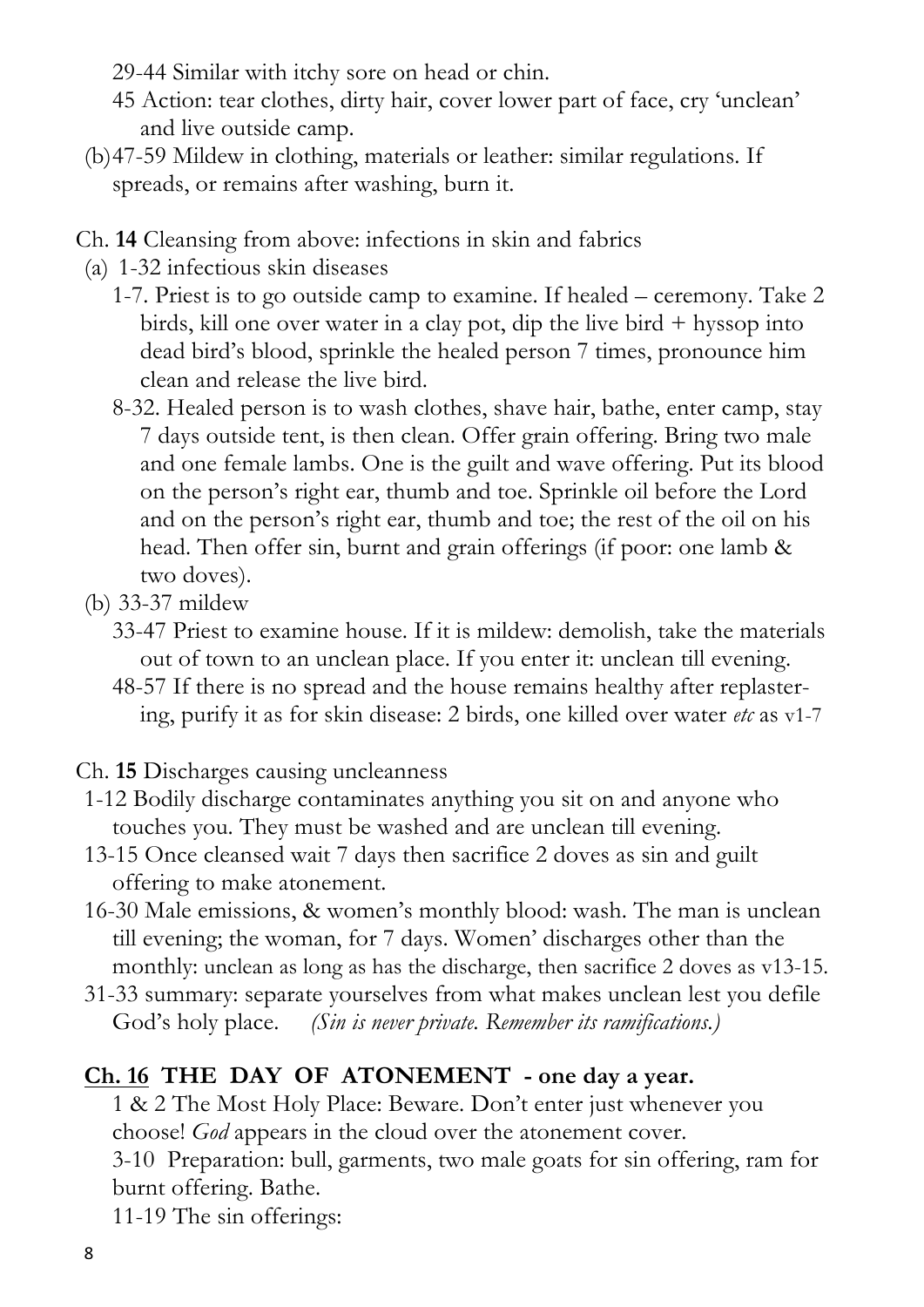- Bull for himself: incense cloud for safety, sprinkle blood on and before the atonement cover (*hilasterion*: Jesus is ours, Romans 3.25).
- One of the goats for the people, same procedure. To make atonement for Most HP, Tent & Altar, because of their uncleanness and rebellion.
- 20-22 The scapegoat. The live goat. Put both hands on. Confess all the people's sins. Send the goat away. It carries on itself all their sins to a solitary, desert place. Let it go *(read that again!). //'He descended into hell.'*
- 23-25 The burnt offerings. High priest to take off his Most Holy Place garments. Bathe. Sacrifice burnt offerings for himself and the people to make atonement. Burn the fat of the sin offering.
- 26-28 Clean up. Wash; burn the offal and the hides outside the camp.
- 29-34 summary. Do this, with fasting, once a year so as to be clean from all your sins. It is a 'Sabbath of Sabbaths.'

Ch. **17**. More about sacrifices and animal life and death

 1-9. No D.I.Y. sacrifices in places other than the Tabernacle, nor to idols 10-14. Eat no blood: a creature's life is in it. Drain the blood from anything you are going to eat.

15 & 16. If you eat anything found dead, wash your clothes and bathe.

#### **Chs 18 – 20 Moral purity**

- Ch. **18**. Principles of sexual behaviour: unlawful behaviours built round the principle: 'do not be like the world' (v.1-3).
- Incest at various degrees of relation and consanguinity; sex during a woman's monthly period; adultery.

Child sacrifice; homosexual sex; bestiality.

- For such things I will drive out the nations currently in the holy land. You keep my laws lest the land vomit you out too. Anyone who behaves like the above should be cut off from the people (= either driven from the land, or excluded from the community). I am YHWH your God.
- Ch. **19**. Principles of neighbourliness: Various laws built round the 10 commandments. Core principle: 'Be holy because I am' (v.1 & 2). Respect your parents; no idols; perform your offerings properly; leave some harvest for the poor; do not steal / defraud / make it difficult for the blind and deaf. Show no favouritism whether to the poor or the rich. Rebuke your neighbour openly rather than share their guilt. Eschew revenge. Do not sleep with a slave who is promised to another person. Do not eat a tree's fruit till it is 5 years old. No divination. Observe the Sabbath. Do not mistreat foreigners: you were foreigners in Egypt. Keep honest scales. In summary, keep all my laws: I am YHWH.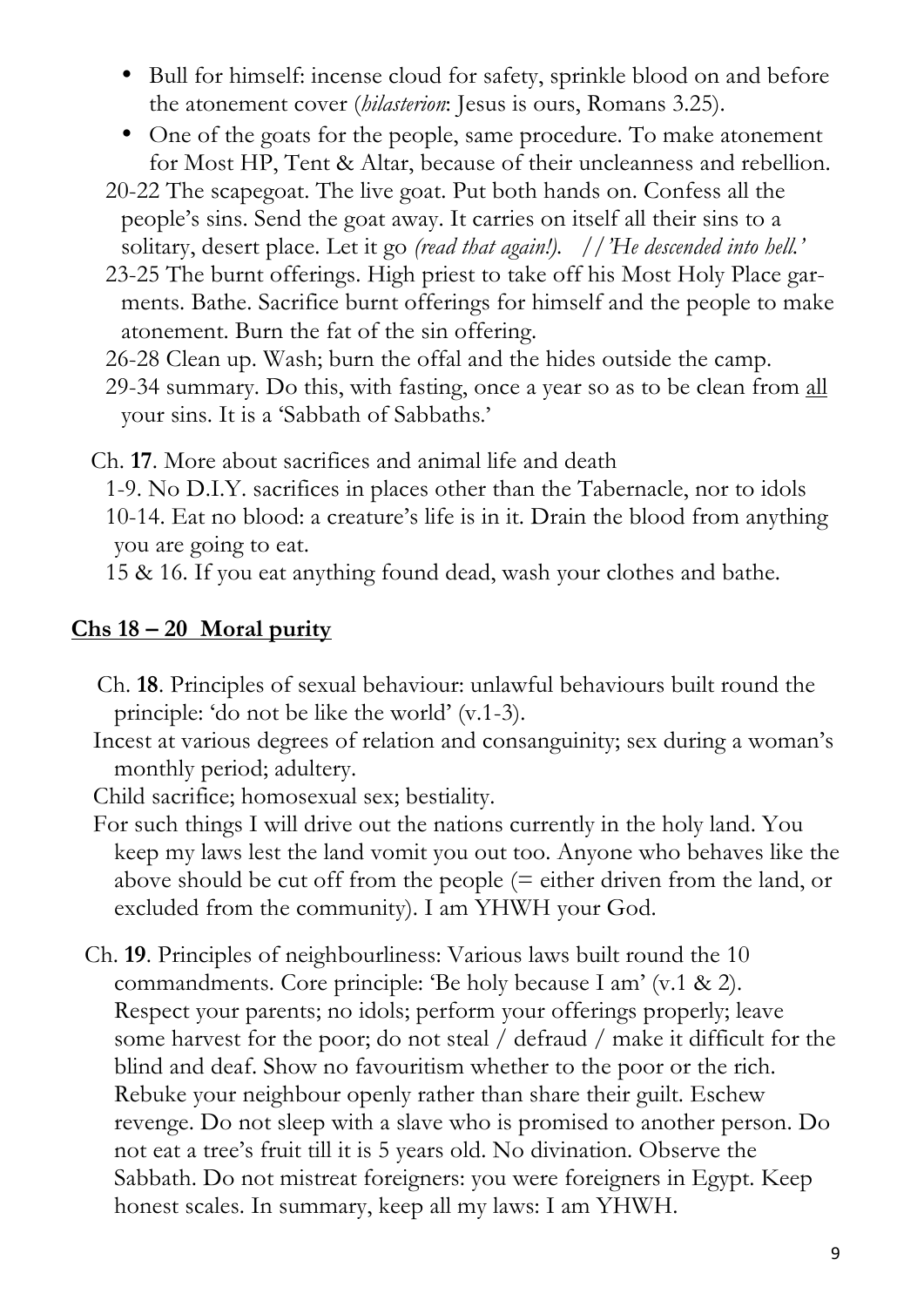Ch. **20**. Punishments for sin

Death penalty for child sacrifice, cursing your parents, adultery, incest, homosexual sex, bestiality and Spiritism. 'Cut off from their people' those who have sex with their wife during her monthly period. Keep my laws. Observe the distinction between clean and unclean foods.

#### **Chs 21 -22 Qualifications for priests**

- Ch. 21 & 22 Rules for priests w.r.t. holiness and sacred offerings Ch. **21**. Priests, don't make yourselves unclean by dealing with corpses. Don't shave your head or the edge of your beard. Don't marry a prostitute or a divorced woman. The High Priest must marry a virgin. No priest with a physical defect may offer sacrifices.
- **22**.1-9. If ceremonially unclean, don't come near the sacred offerings; nor if you have infectious skin disease or bodily discharge. You will die if you treat my requirements with contempt.
- 22.10-16 Only priests, their family and their slaves may eat the sacred offerings. If someone else does in error, they are to compensate the priest to its value  $+ 20\%$ .
- 22.17-23 Unacceptable sacrifices: animal with defect or blemish. A deformed ox or sheep is acceptable as a *freewill* offering, but not if it is in fulfilment of a vow. Don't offer an animal less than a week old. I am YHWH your God

#### **Chs 23-25 Ritual Feasts**

Ch. **23** The appointed feasts.

- v. 3 The Sabbath. Do no work.
- 4-8 Passover. Bread must be without yeast. No work on days 1 & 7 *(1Corinthians 5.7, 1 Peter 1.18f, Revelation 5.9).*
- 9-14 Firstfruits. Bring a sheaf of the first grain. Priest waves it before the Lord plus grain and drink offerings. Do not eat any new grain till you have done this.
- 15-22Weeks (also called Pentecost). Wave offering of 2 loaves, burnt offering of a male goat, fellowship offering of 2 lambs, no 'regular' work *(= ?).* Leave the edges of the harvest for the poor.
- 23-25 Trumpets. On  $7<sup>th</sup>$  month, 1<sup>st</sup> day, rest. Give offering by fire to the Lord 26-32 Day of Atonement.  $7<sup>th</sup>$  month,  $10<sup>th</sup>$  day. Fast and do no work.
- 33-44 Tabernacles (Shelters, Booths).  $7<sup>th</sup>$  month, days 15-21, no work on days 1 & 7. Rejoice, live in shelters. On  $8<sup>th</sup>$  day present offering by fire.
- Ch. **24** Oil and bread before the Lord; a blasphemer is stoned.

 1-9. Provision of oil for the menorah and bread for the showbread. The people are to bring clear olive oil to keep the lamps alight 24/7. Also bread every Sabbath.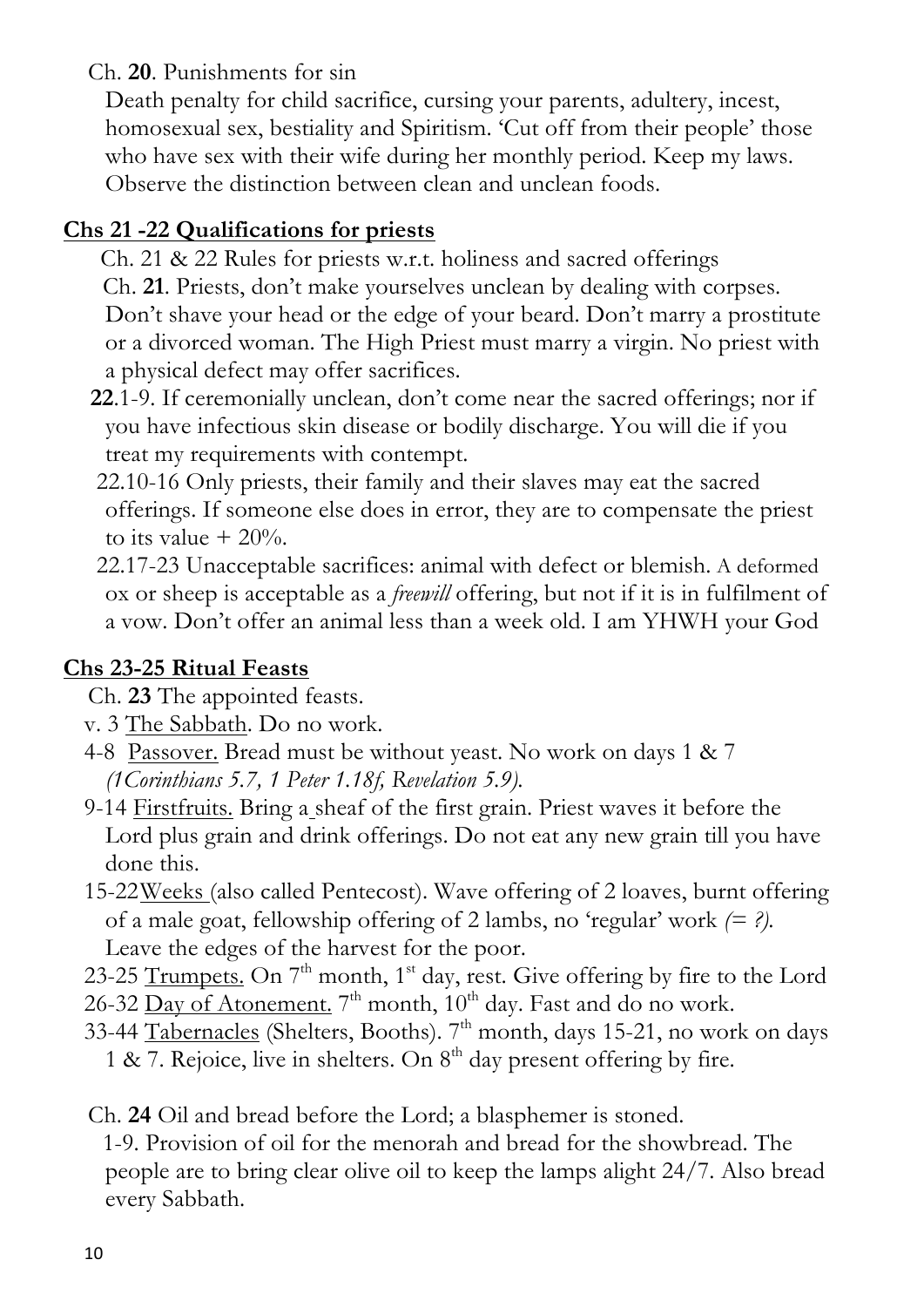10-23. The son of Shelomith curses God and is stoned to death by all who heard him. Murder is to attract capital punishment; lesser crimes eye for eye, tooth for tooth (the 'lex talionis').

Ch. **25:** The  $7<sup>th</sup>$  (Sabbath) and  $49<sup>th</sup>$  (Jubilee) years.

- 1-7. The Sabbath year. The land is to be rested one year in seven. 8-55 The Jubilee year. One year in 49, proclaim liberty (--> Isaiah 61.1-3, Luke 4.16-21!!).
- 11, 12. The land is to rest
- 13-24. Each person returns to their ancestral property and clan. Between these times you aren't selling land, for it is God's property. You are selling the number of crops till the next Jubilee year, then returning the land to its hereditary tenant.
- 25-28. If a person has to sell property, (a) his nearest relative (go'el) is to redeem it; or (b) if he becomes prosperous again, he pays the balance to the purchaser and may return to the land; or (c) he returns at Jubilee.
- 29-34. Houses in walled cities can be redeemed during the first year. After that they become the permanent possession of the purchaser, except for Levites who can always redeem theirs.
- 35-43. To your own countrymen: lend without interest and make no slaves: treat them as hired workmen.
- 44-55. You can make slaves from other nations. An Israelite who sells himself to a rich foreigner retains the right of redemption.

#### **Chs 26-27 Call to Covenant faithfulness**

- Ch. **26:** Rewards for obedience and disobedience
- 1-13. Follow my decrees will  $\rightarrow$  good harvests, peace, I will walk among you.
- 14-39 Reject my decrees will  $\rightarrow$  wasting diseases, defeat by your enemies, barren earth, wild animals destroying your cattle, plague, famine, you will end up eating your own children, ruin your cities, lay waste your land, scatter you among the nations, and fear. (Wow!)
- 40-46 Confess and humble yourselves will  $\rightarrow$  I will refresh my covenant with you
- Ch. **27**: Redeeming what is the Lord's *(chapter 27 seems to be a postscript)*
- 10-25 Different values to pay if you dedicate someone to the Lord but instead give an equivalent of their value according to gender and age. Likewise if vow an animal or house, or part of the family land until the next Jubilee, or a field which is not family land.
- 26-34 You cannot dedicate a first-born because they are already the Lord's. Nor something irrevocably given over to God, nor someone devoted to destruction. You can redeem a tithe (eg of grain) by adding 20% to its value.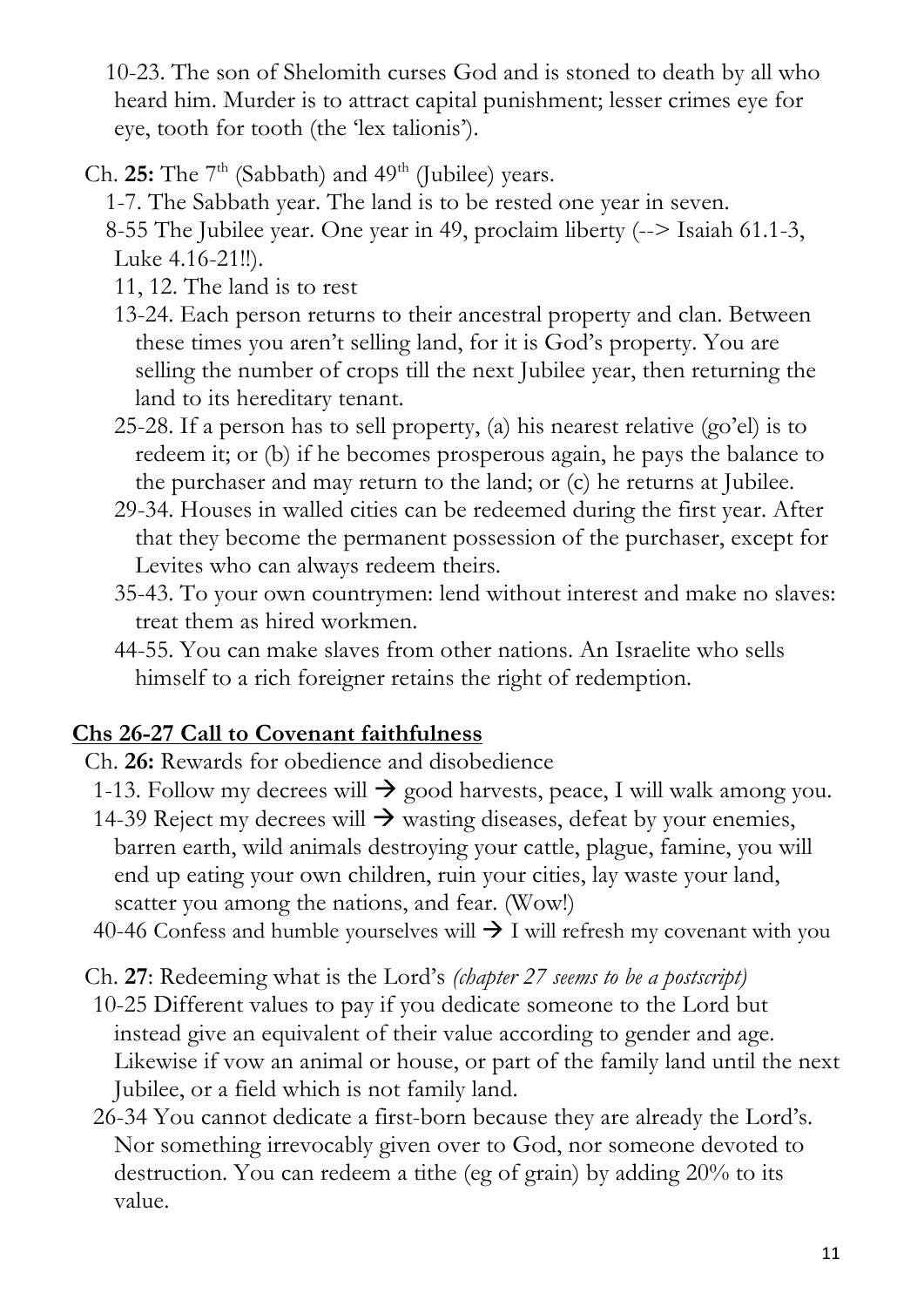## **Introduction**

| The spiritual journey through Leviticus :       |                                    | $\omega$ mpare $NT$ |
|-------------------------------------------------|------------------------------------|---------------------|
| 1. God unapproachable                           | (Exodus 40.34f)                    | Romans 1.18f        |
| 2. Silenced before God                          | $(Lev. 9.22-24)$                   | Romans 3.19f        |
| 3. Peace with God                               | (Lev. 16.12f)                      | Romans 5.1f         |
| 4. Walking with God                             | (Lev. 26.11f)                      | Romans 8.31-39      |
| 5. Welcomed by God, into - then: the holy place |                                    | Numbers 1.1         |
|                                                 | - <i>now</i> : the most holy place | Hebrews 10.19-22    |

Exodus has ended with an impossibility. God is there but not even Moses can meet him (40.34f). So at the start of Leviticus **the Tabernacle is a dwelling-place, but not a meeting-place** (a *mishkan*, from *shakan* to dwell: whence, shekinah. But not an *ohel mo'ed*, a tent of appointments or meeting). Its opening verse shows God addressing this tension: 'So he called' (1.1) – God wants our friendship!

The sacrifices atone for sin and the High Priest performs the awesome introduction to Him (9.23f); the Day of Atonement gets a person into His Presence, though only one man, one day a year, (16. 12-16). It takes the whole book – including holy living (ch.  $17-27$ ) – to achieve the full transition to 'I will walk among you, I will be your God, and you will be my people' (Lev. 26. 11, 12). God has enabled fellowship with Himself .

Thanks to Leviticus, Numbers can open with 'The Lord spoke to Moses **IN** the Tent of Meeting' (Num.1.1). 'Leviticus has worked!' (The Bible Project). Atonement & holy living **have made God's** *dwelling***-place a** *meeting***-place**. Wow! The principles there are as NT as OT, and in that sense prophetic of why Jesus comes. *Our* High Priest offered a sacrifice, Himself, atoning so as to bring a *relationship* with God; holy living maintains *fellowship* with him (Col. 3.1-17, Rom.12.1, 1 Thes.4.1ff, 1 Peter 1.15f). Leviticus is just full of Jesus.

**Leviticus** is a fabulous book, driven by grace. It is divided into two by its heart and fulcrum, the annual Day of Atonement (Yom Kippur), ch. 16.

- Ch. 1-16 explore full atonement (NT: justification).
- Ch. 17-27 spell out holy living (NT: sanctification).

"Leviticus is good news. It is good news for sinners who need pardon, for priests who need empowering, for women who are vulnerable, for the unclean who covet cleansing, for the poor who yearn for freedom, for the marginalised who seek dignity, for animals that demand protection, for families that require strengthening, for communities that want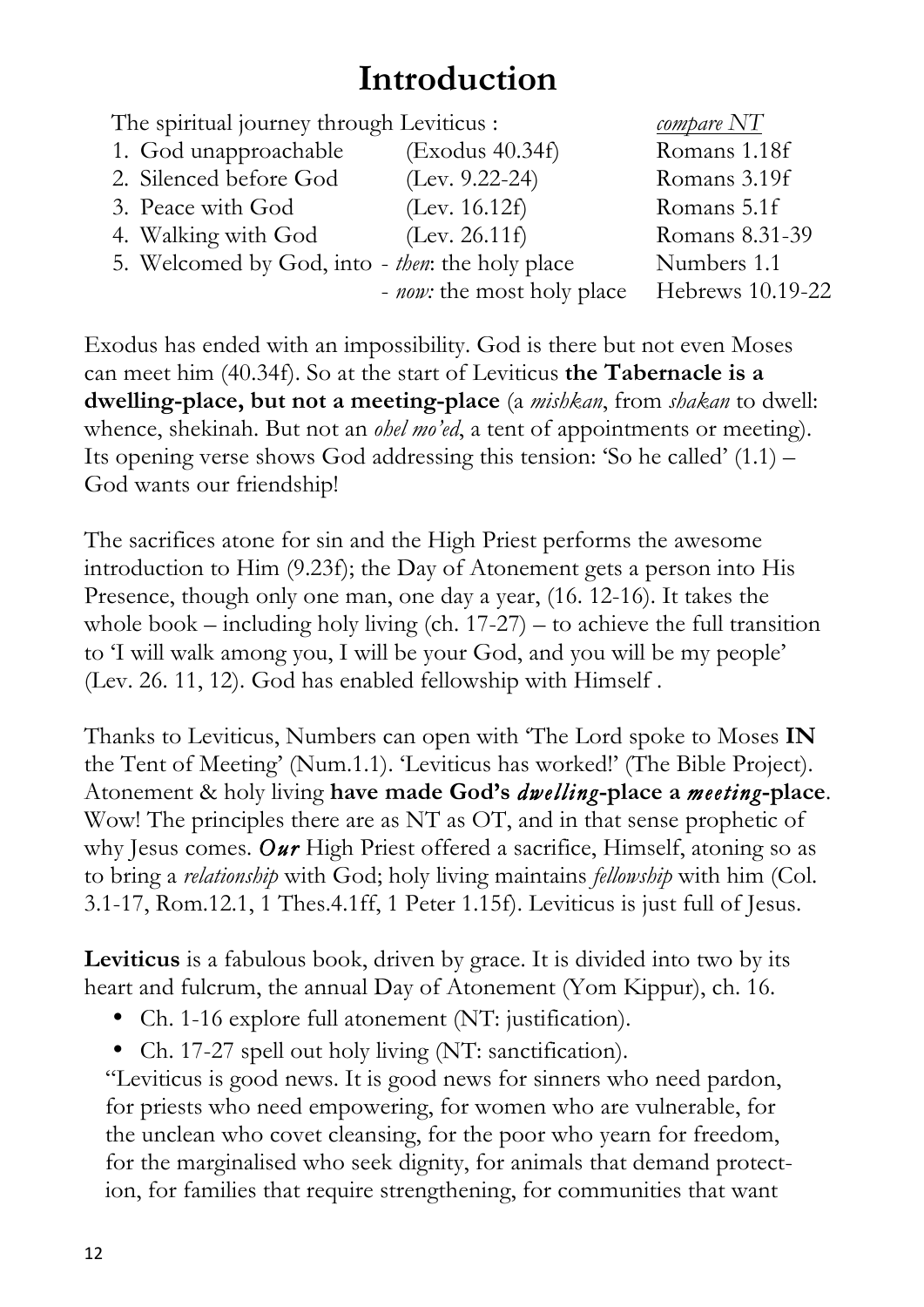fortifying and for creation that stands in need of care. All these issues, and more, are addressed in a positive way in Leviticus." – *Tidball* p. 17. The holiness of God is the constant background. What is special about Leviticus is the way the actions of sacrifice and ritual express theology. They tell the work of atonement / High Priest – and thus foreshadow the work of Jesus – in their ceremonies.

## **The Background**

Historical. Abraham lived 2,000BC; Moses about 1,400; King David 1,000.

Religious. Among the religions of the Middle East, including the 'monotheistic' ones, Abraham's shone out as different. Other gods were:

- capricious; YHWH, clear and dependable.
- local; YHWH was Creator, the God of all the earth.
- amoral, stirring up moral laxity and all sorts of cruel and libidinous practices to appease their caprice or lay hold of their fertility; YHWH was upright and taught honesty, family cohesion, self-control and neighbourly care.

YHWH was Other, and so attractively good.

Archaeological. The main contribution of archaeology is to support an early date for the composition of the Pentateuch. In the  $18<sup>th</sup>$  century Jean Astruc used Elohim and Jehovah as a basis for identifying different assumed written sources of Leviticus. In the 19<sup>th</sup> century Graf and Wellhausen, taking this further, dated Lev. to the  $5<sup>th</sup>$  century BC. None of them tested their ideas against the evidence. By the early  $20<sup>th</sup>$  century, Abraham and Moses were held to be completely unhistorical. Yet Ch.1.1 and 27.34 say God gave Leviticus to Moses at Sinai and in 56 places Lev. says the Lord spoke to Moses. Leviticus itself does not say who did the actual writing as other Books of Moses do, although historically Jews and Christians have held that Moses was the author/compiler.

• It is now known that during the second millennium BC, written and oral versions of important events were promulgated at the same time. There is plenty of evidence for the kind of life recorded in Gen-Deut. The written form was normally inscription, monument or court records. eg The Nuzi tablets (Akkadian, mid 2<sup>nd</sup> millennium BC) have significant parallels with patriarchal customs. Gen 15.1-4 say that Abram was concerned that his servant Eliezer, not a son, was his heir. The Nuzi tablets show it was normal for childless parents to adopt a servant as a son; he would serve them until they died and became their heir.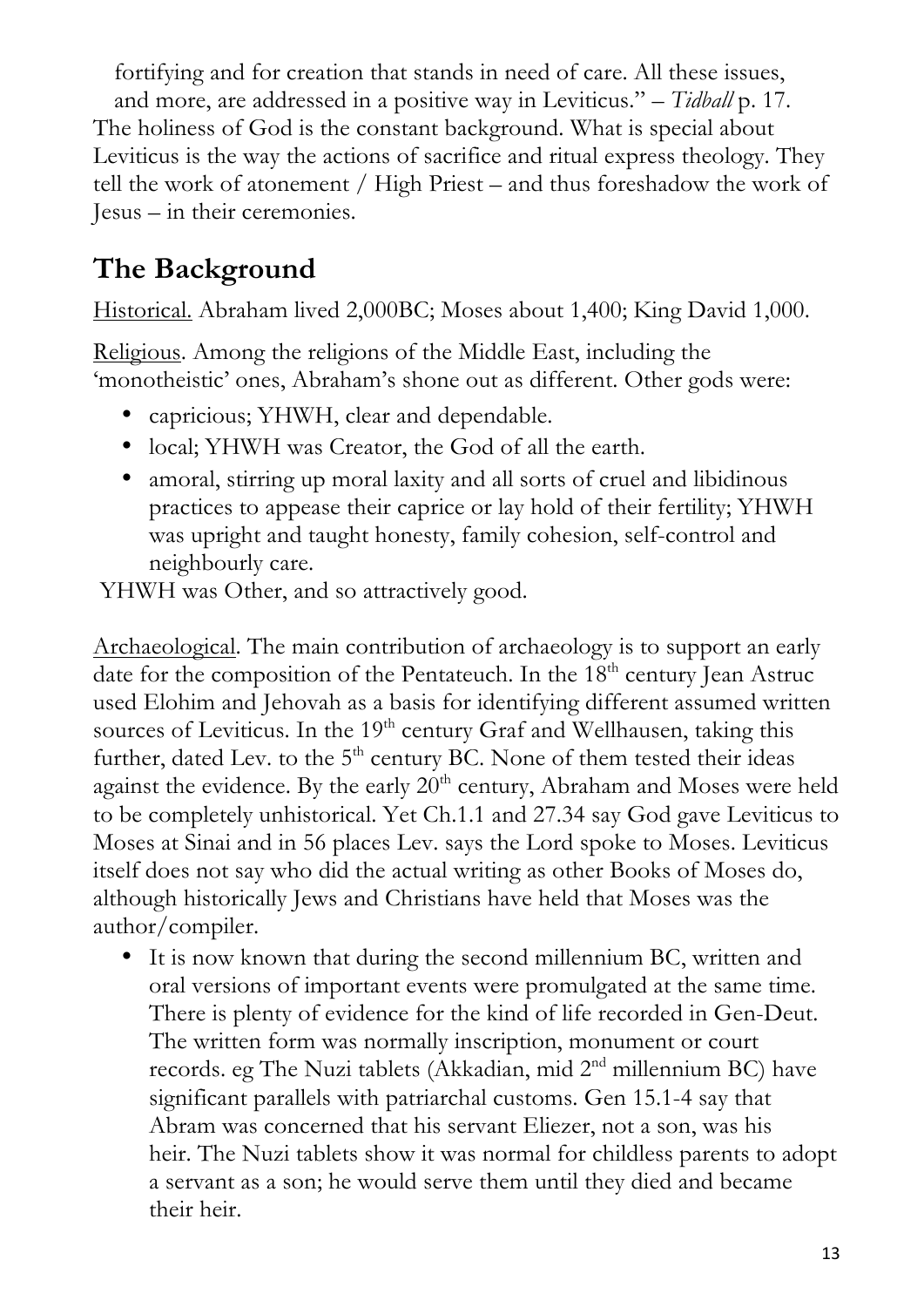- The form and manufacture of the Tabernacle lampstand do not correspond with the lampstands in Solomon's temple or later periods. They most closely resemble the design of lampstands in the late Bronze age. (Milgrom quoted in Sklar p. 34)
- Only documents from the second millennium BC or earlier show clear evidence of both blessings and curses. First millennium legal collections and treaties do not possess these elements. (Hess quoted in Sklar p. 34) There is every reason to believe the natural meaning of the text: the content of Leviticus came from Moses, thus dating it "between 1440 and 1260BC (depending on the date of the exodus from Egypt):" J. Sklar, TOTC, IVP 2013 p. 31)

## **The Literary Context**

- God has told Abraham that through his seed (Israel ... Jesus) the nations of the world would be blessed (Gen.12.1-3)
- He has rescued the children of Israel from slavery in Egypt. They are camped at Sinai. God cuts the covenant (Ex.24.12). The Tabernacle is constructed  $(Ex.36.8 - 40.33)$ . God comes down to it, but in such glory that Moses cannot enter (Ex.40.34ff).
- What will happen next? "And He called ..." are Leviticus' opening words (and the Hebrew title to the book). God takes the initiative; he wants to walk with us.

## **The Theme**

The message of Leviticus is God opening the way for sinners to come into his presence and then to walk with him as adverts for his holy character. R.K. Harrison puts it (I'm modifying): Leviticus is a well-organised reference manual for the OT priests and people. It has two principal divisions or themes, which have as their pivot ch. 16: regulations governing the annual Day of Atonement. The first 15 chapters deal broadly with sacrificial principles and procedures for removing sin and restoring people to fellowship with God. The last 11 chapters emphasise ethics, morality and holiness. The unifying theme is the insistent emphasis on God's holiness and the demand that the Israelites show it in their lives. – RKH, 'Leviticus' TOTC, IVP, 1980, p.14.

The whole of Leviticus except ch.  $8 - 10$  and 24.10-23 consists of speeches by God from the Tabernacle. He is providing the way of reconciliation to his people so they may dwell in his presence and walk with him. Very NT!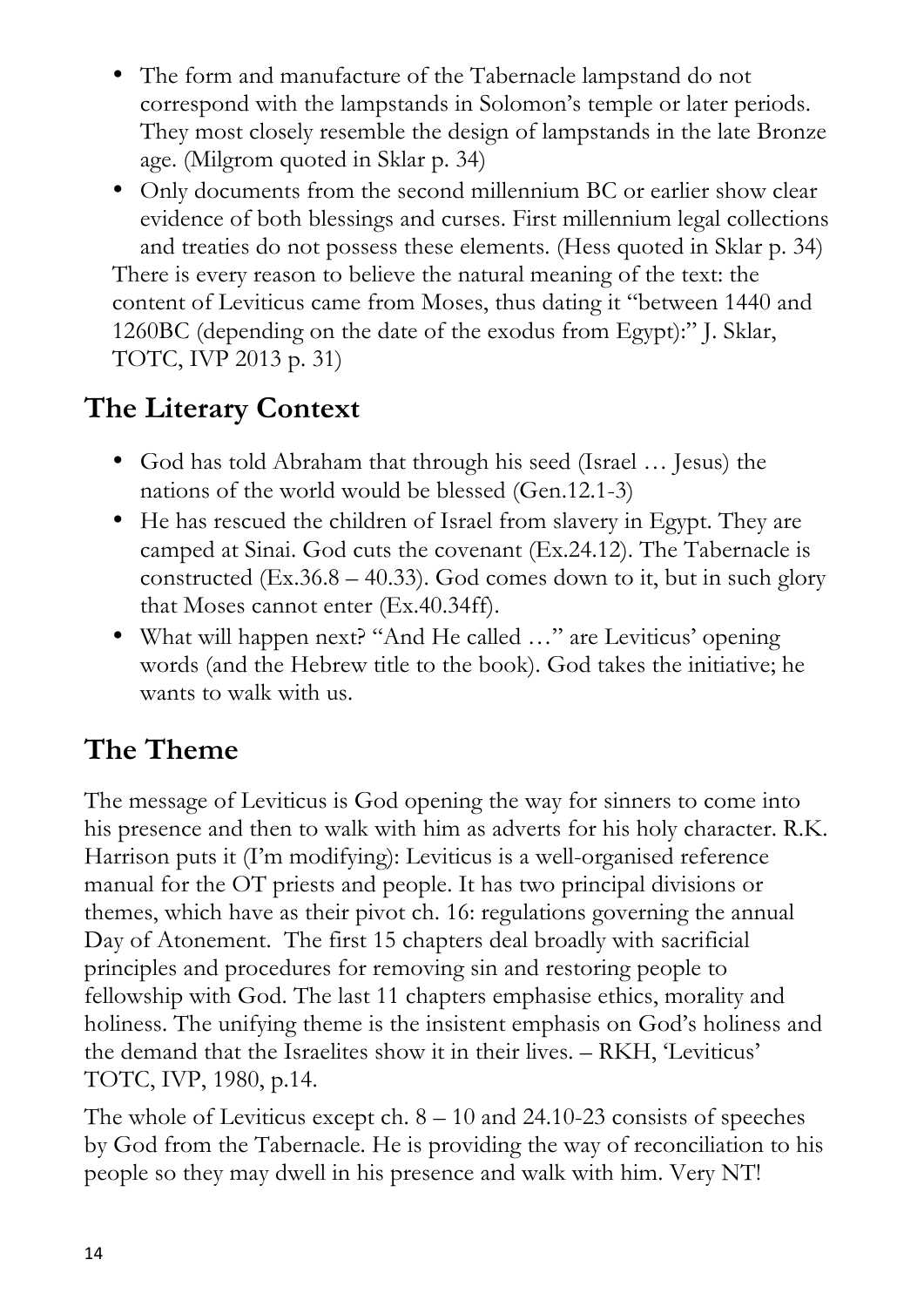## **Structure and Theology**

As can be seen from the list of chapters (p. 2), Leviticus has a symmetrical (chiastic) structure:

| • Al The sacrifices, ch. 1-7<br>$\circ$ <b>B1</b> The Priesthood, ch. 8-10<br>• C1 clean $\leftrightarrow$ unclean, ch. 11-15 | Approaching God                  |
|-------------------------------------------------------------------------------------------------------------------------------|----------------------------------|
| • The Day of Atonement, ch. 16 } makes both $\uparrow \& \downarrow$                                                          | possible.                        |
| ■ C2 holy $\leftarrow$ $\rightarrow$ profane, ch. 17-20                                                                       |                                  |
| o B2 The Priesthood, ch. 21 & 22                                                                                              | Living with God                  |
| • A2 The festivals, ch. 23-24                                                                                                 |                                  |
| Looking ahead (chs 25-27)                                                                                                     | Call to covenant<br>faithfulness |

At the heart of Leviticus is **The Day of Atonement** (Yom Kippur), a coverall by which to resolve all the remaining issues that separate God and man, and open the door to peace and friendship between them.

God gave three means of grace each side of the central one, the Day of Atonement:

- **A liturgy** at the beginning and end: at the beginning for bringing reconciliation to his people; and at the end, giving them regular time off to remember his mercy and enjoy his company at festivals through the year.
- **A priesthood** near the beginning and end: at the beginning to mediate reconciliation, and at the end to show a high standard of holiness, behaviour and reverence because of their leadership and mediatorial roles.
- **Purity laws** before and after the instructions about the Day of Atonement: before them, to know whether they are clean or unclean and therefore in a state to be in his presence; and after them, now they are forgiven, to know the principles of moral behaviour.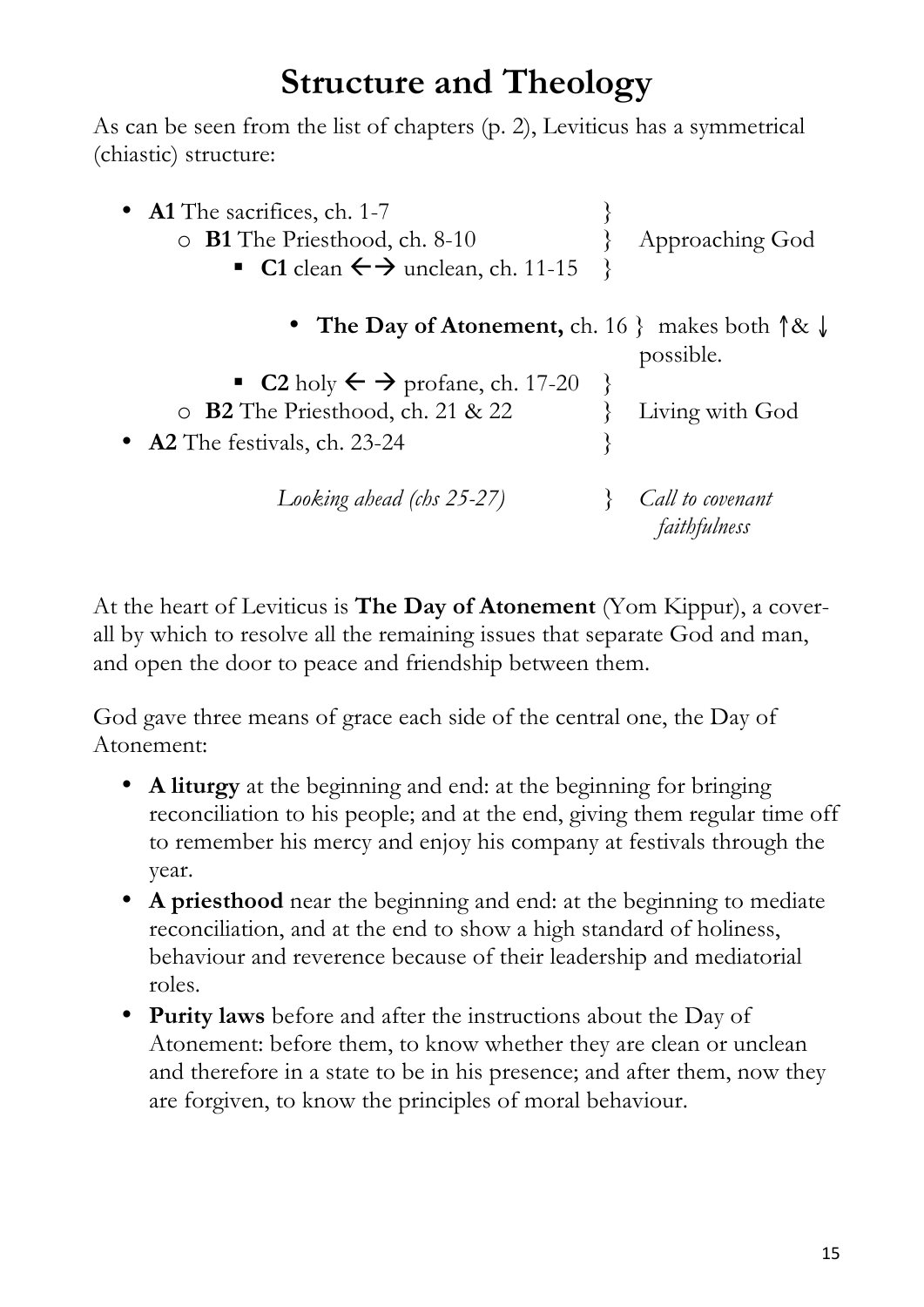Clearly the OT Day of Atonement is the heart of Leviticus just as **THE** Day of our Atonement by Jesus – its antitype and fulfilment – is the heart of the NT and of all history. Each is the step that gave people entrance into the Holy of Holies, the very Presence of God: Lev. 16. 12-14  $\rightarrow$  Heb. 9.11-12. Leviticus is just full of Jesus.

Is the whole Pentateuch also so designed? The primary flow of thought in the Pentateuch is linear: Genesis, the book of beginnings and first principles. Exodus, the book of redemption. Leviticus, the steps which put things right, and keep them right, between God and his redeemed people. Numbers, the lessons in journeying to the promised land. Deuteronomy (*deutero* = second, *nomos* = law), the reminding and reinforcing of the covenant as they prepare to enter the land.

On the other hand, notice the 'inclusio' (a key phrase at beginning and end of a passage indicating its extent):

- **Gen:** *The Lord hovers, 1.2*; separation from the nations, see the land, patriarch blesses, dies outside it.
	- o **Ex:** Journey from slavery *to Sinai*. Desert, apostasy, *build* Tabernacle
		- Lev: *At Sinai*. Sacrifices, Atonement, holiness, *use* Tabernacle
	- o **Num:** Journey *from Sinai* towards promised land. Desert, apostasy, *dedicate* Tabernacle
- **Deut:** separation from the nations, see the land, patriarch blesses, dies outside it. The Lord hovers, 32.11f. - Morales p.33

Was this a conscious design? If the pattern is valid, full atonement is the very heart of the Law. What a gracious God.

Leviticus spells out theological principles in the way it is constructed. *To enter into fellowship with God:* 

- We need forgiveness and God provides for sacrifices (ch. 1-7)
- We need a mediator and God provides the High Priest (ch. 8-10)
- We need to be clean and God provides for cleansing  $(ch. 11-15)$

*Day of Atonement* – full atonement removes every obstacle (ch. 16, 17)

#### *To remain in fellowship with God,*

- We shall live holy lives: (ch. 17-20)
- We shall ensure godly leadership (ch. 21, 22)
- We shall make times with God together (ch. 23-27)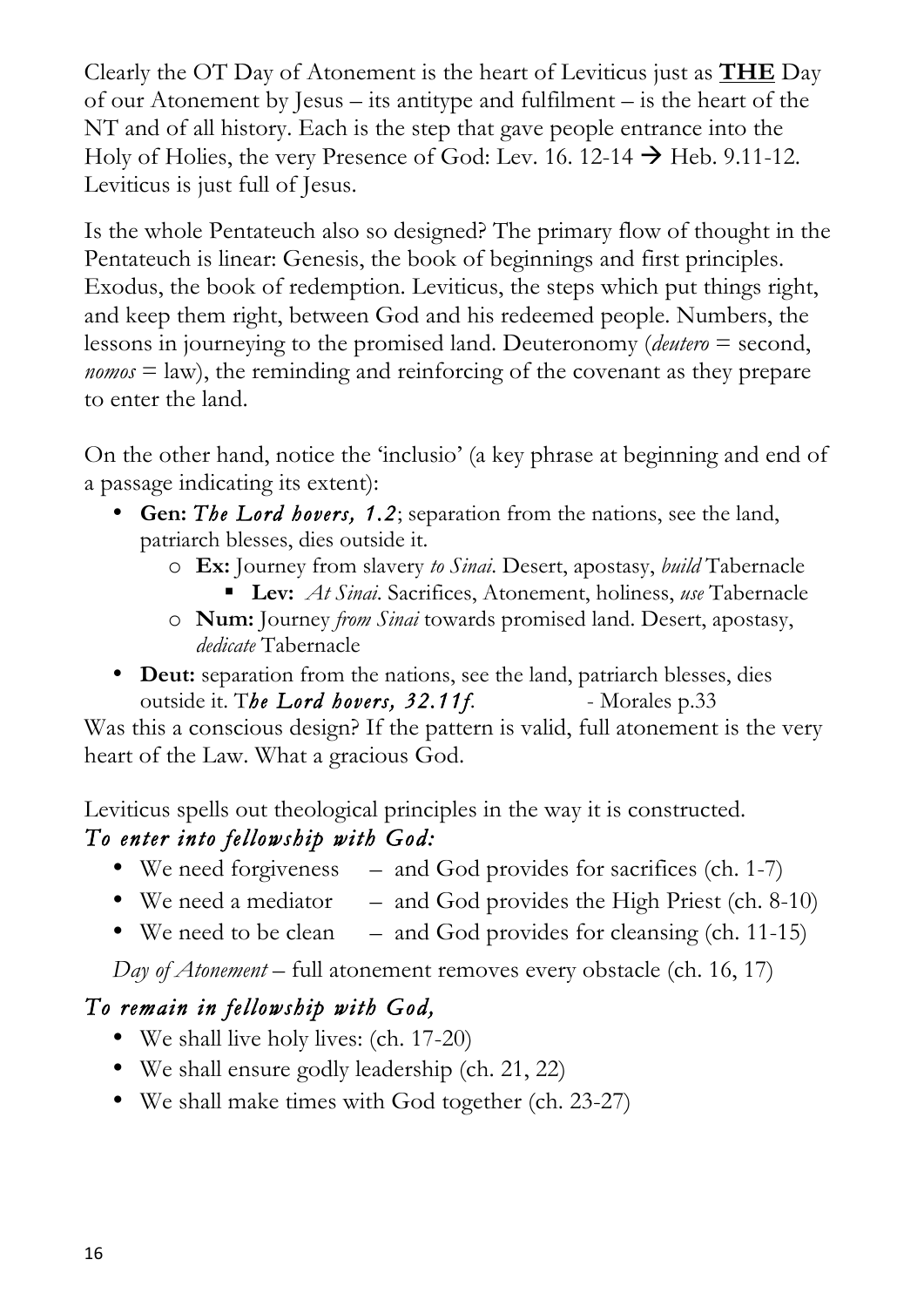### **The message of Leviticus**

#### *The Flow of chapters 1-16.*

*God's coming to his dwelling place (end of Exodus) faced him with a paradigm problem which is no different today. How is he to be reconciled to sinners? What can make for forgiveness and enable reconciliation? Four steps are given:*

- *(a) Substitutes are provided to die for their sins, ch. 1-7*
- *(b) Mediators are provided to present these to God and pray for them, ch. 8-10*
- *(c) Ways of cleansing are provided to make it safe for them to come near him in worship, ch. 11-15*
- *(d) An annual day of atonement is provided to cover all the sin, spiritual contamination and guilt that remains, ch. 16*

#### **1. We need forgiveness; God provides the sacrifices, (ch. 1 – 7).**

God first spells out the five main offerings that make and celebrate peace with his people. The making of atonement (kpr stem) has two dimensions: ransom from the Lord's judgement (cp Richard II: pay a cost to free from that imprisonment), and purification from sin's defilement. The death of the innocent substitute makes amends for sin and brings those who are estranged to a unity.

There are four elements essential to the ritual of sacrifice: God; the sinner; the sin that alienates them; and the animal which must die (D.M.Loyd-Jones, *Romans 3.20-4.25*, p.70, drawing on John Owen). The ritual has seven stages:

- 1. Choose a blemish-free animal. *The saviour must have no sins of his own.*
- 2. Hand pressure symbolises transfer of sin and vicarious substitution: this animal is me. *Isaiah 53.6*
- 3. Death. The blameless one dies, life for life.
- 4. Sprinkle or smear blood. The life is given up to God in that death, that we may be forgiven: Lev. 4.26
- 5. Burning. The sacrifice becomes a pleasing aroma, appeasing and pleasing God: a propitiating savour. 'I see Him lay his anger by and smile, in Jesus' face.' (John Ruskin)
- 6. Communion: 1-5 above  $\rightarrow$  fellowship, eating with friends and family in God's Presence.
- 7. Benediction. The Lord's blessing.

Why the need to kill an expensive animal? Is the whole process not bizarre and gory? All flows from God's covenant with the race of Adam. 'Here is a lovely world to enjoy; with just the fruit of this tree forbidden, to show me your love. But in the day you eat of that, death will enter (Gen.2.17).' He repeats it, OT and NT: 'the soul that sins, it shall die;' 'the wage of sin is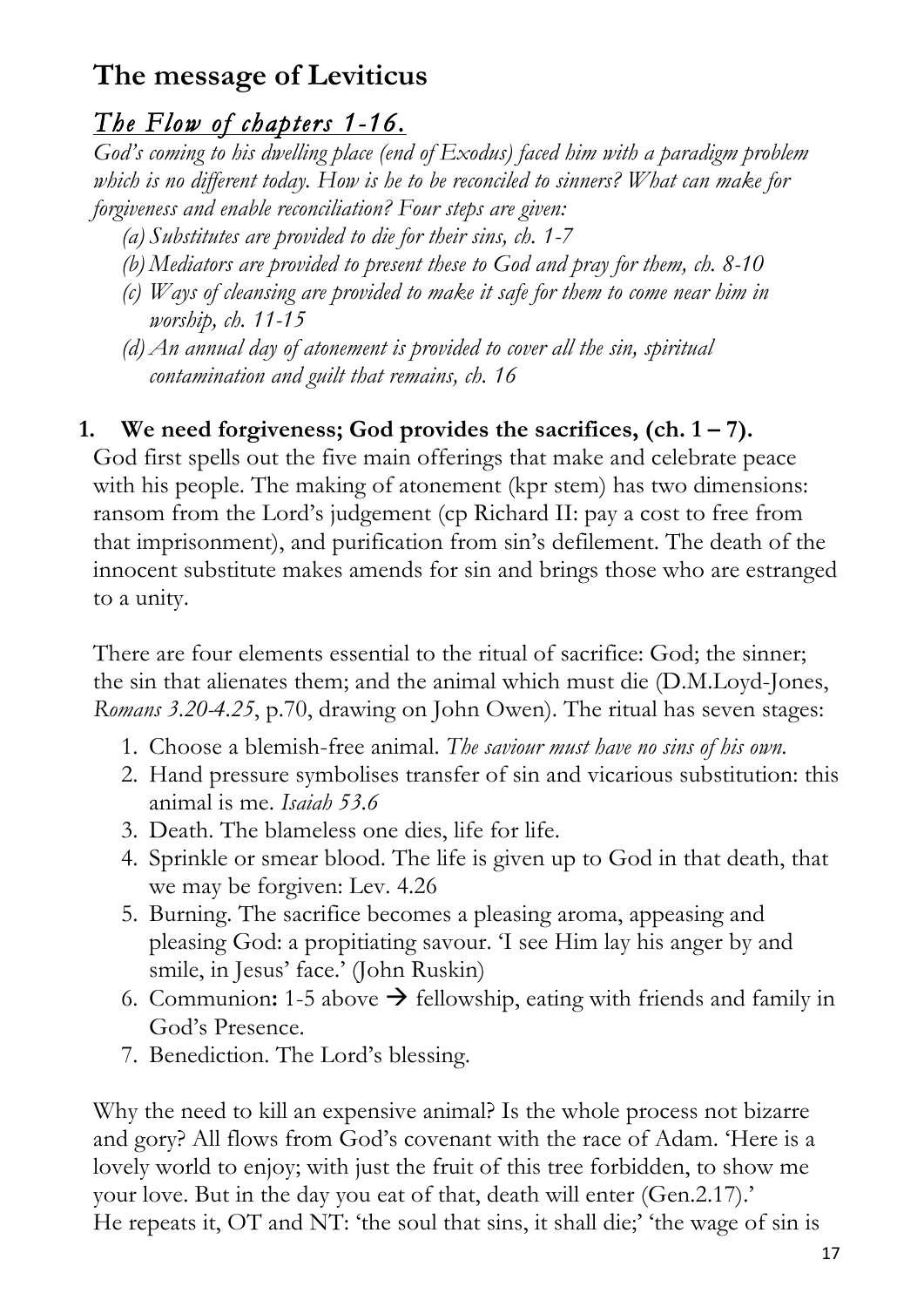death' (Ezk.18.4 & 20; Rom.6.23). So sin can never be dealt with apart from a death. If we ask why, the answer lies in the stunning goodness of God: he cannot, and will not, abide with evil. But in love he steps in, resolving the problem of sin by providing a death: Heb.9.22. So in his justice he punishes the crime; in his love he provides the solution.

Just as the liturgy has seven stages, seven speeches instruct about the sacrifices (ch.1-7). God's revealed will is Sabbatical, the symbol of the covenant with him, Ex.31. 12 - 17: spared work one day a week to withdraw from all else, to him.

The overview of sacrifices for all the people  $(1.1 - 6.7)$  is followed by regulations for the priests on how the rituals are to be carried out:  $(6.8 - 7.38)$ .

a) **General, daily:** Whole Burnt offering or ascension offering, *'olâ*: (ch1 and 6.8-13). The word means to ascend: the smoke ascended, 'an aroma pleasing to the Lord (1.9,13). It was the daily, 'general' sacrifice and combined both the giving by God to the people and the giving by the people to God. God was giving the means of absolution by the shedding of blood (1.4,5) so the worshipper is accepted. In presenting the whole animal the worshippers were symbolically giving their whole lives to God, which gave him pleasure (1.9). Like Sklar I like adding 'whole' to 'burnt offering' because 'the priest is to burn *all* of it on the altar (1.8,9,12,13).' None was kept for priest or worshipper to eat. The commitment is total, the whole person, religious and business and family. It undertakes to 'wholly follow the Lord,' like Caleb (Num.14.24, 32.12; Deut.1.36; Jos.14.14). So the core and daily ritual symbolises atonement and consecration in one offering. It could also be offered at other times voluntarily, by men or women. The Christian also lives by both: atonement daily appropriated (Eph.5.2 with Heb.10.8-10) and dedication daily engaged: Rom.12.1.

b) '**Thank You':** Grain, meal, cereal or tribute offering, *minhâ*: (ch. 2 and 6.14-23). The word means gift or tribute as in 1 Kings 4.21 when nations brought Solomon tribute. The worshipper brought God the produce of the land as a gift. It is a memorial – you are not forgetting that every good gift comes from him, and that is pleasing to him (2.2). The remainder was a gift of food for the priests. The Christian has just the same loyalty, offering God sacrifices of praise and good lives (Heb.13.5; 1 Peter 2.4-10), setting aside a proportion of their income for God's work and providing for God's 'fulltime' servants: 1 Cor.16.2, Gal.6.6

18 c) '**Thank You'** Peace or fellowship offering, *she lammim* (plural in 89 of its 90 occurrences): (ch. 3 and 7.11-36). The Hebrew root means to be complete or healthy (same root as shalom), relationships included. So the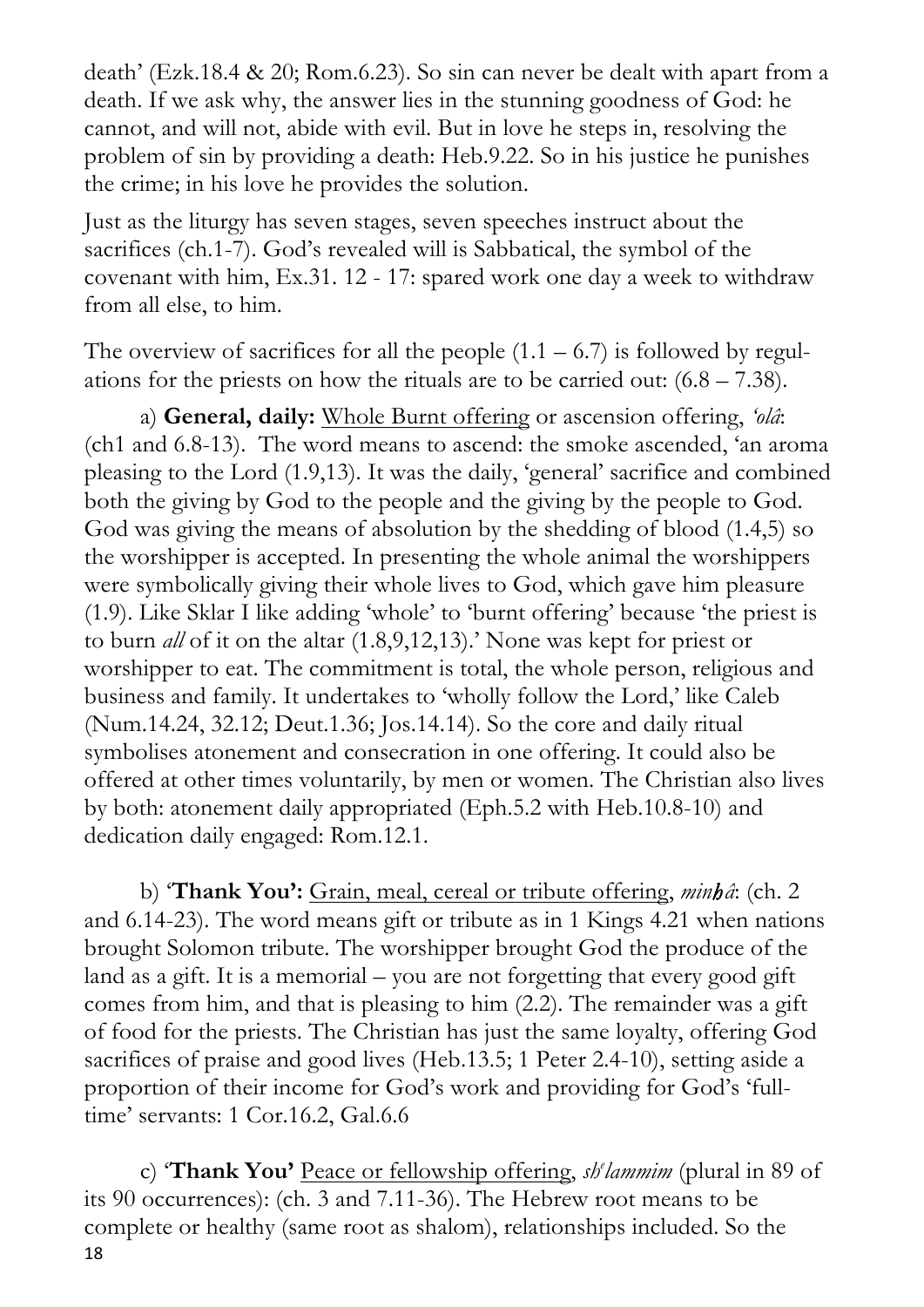feast, shared between priest, worshipper, his family and guests, celebrated the joy of shared communion with God and one another. A thoroughly Christian principle: (1 Cor.11.23-34).

d) **'Sorry:'** Sin or purification offering, *hatta't*: (4.1-5.13 and 6.24-30). The root means to miss the (behavioural) mark and so incur guilt. The word itself means both sin, the reality of disobedience to God; and sin-offering, the means of removing the guilt and penalty of sin through this sacrifice. It was mandatory for the particular sin described as 'doing unintentionally what is forbidden in any of the Lord's commands' and was offered by either the individual or the community: for missing the mark can be a church thing as well as an individual thing.

e) **'Sorry:'** Guilt, trespass or reparation offering, *'asam*: (5.14-6.7 and 7.1-10). The sense of the root is to be guilty or acknowledge a trespass. The reparation offering is the sacrifice that atones for this. The sins are described in more detail: breaking God's commands or wronging your neighbour, especially if you lied about it.

- The first, the burnt offering, is the daily core. It makes atonement and expresses consecration.
- the next two, the grain and fellowship offerings, are voluntary thanksgivings and covenant affirmations: 'offerings by fire, a sweet aroma.'
- the final two, the purification and reparation offerings, are expiatory, obligatory remedies for particular sins. 1 John 1.7, Heb.9.14, Rom.8.3(!) , Rev.7. 14.

Although listed in that order in ch. 1-6, the purification and reparation offerings were made first: eg 9.15,16. They cleared away the sin and guilt before proceeding to the burnt offering and then celebrating fellowship over a meal.

The wave offering is mentioned as part of other offerings eg 7.30, 8.27. The verb stem indicates to lift, wave or shake, probably symbolising dedication of the item to God.

#### *The ministry opportunity of expounding ch. 1-7.*

*Through the sacrifices God opened the way to full atonement and personal consecration, as he does in the Gospel (Romans ch.*  $1-8 \rightarrow 12-16$ ). *"If grace is proclaimed, it means demand and claim upon man" (K. Barth, essay 'Gospel and Law' in Community, State and Church' 1960, p.71-100.*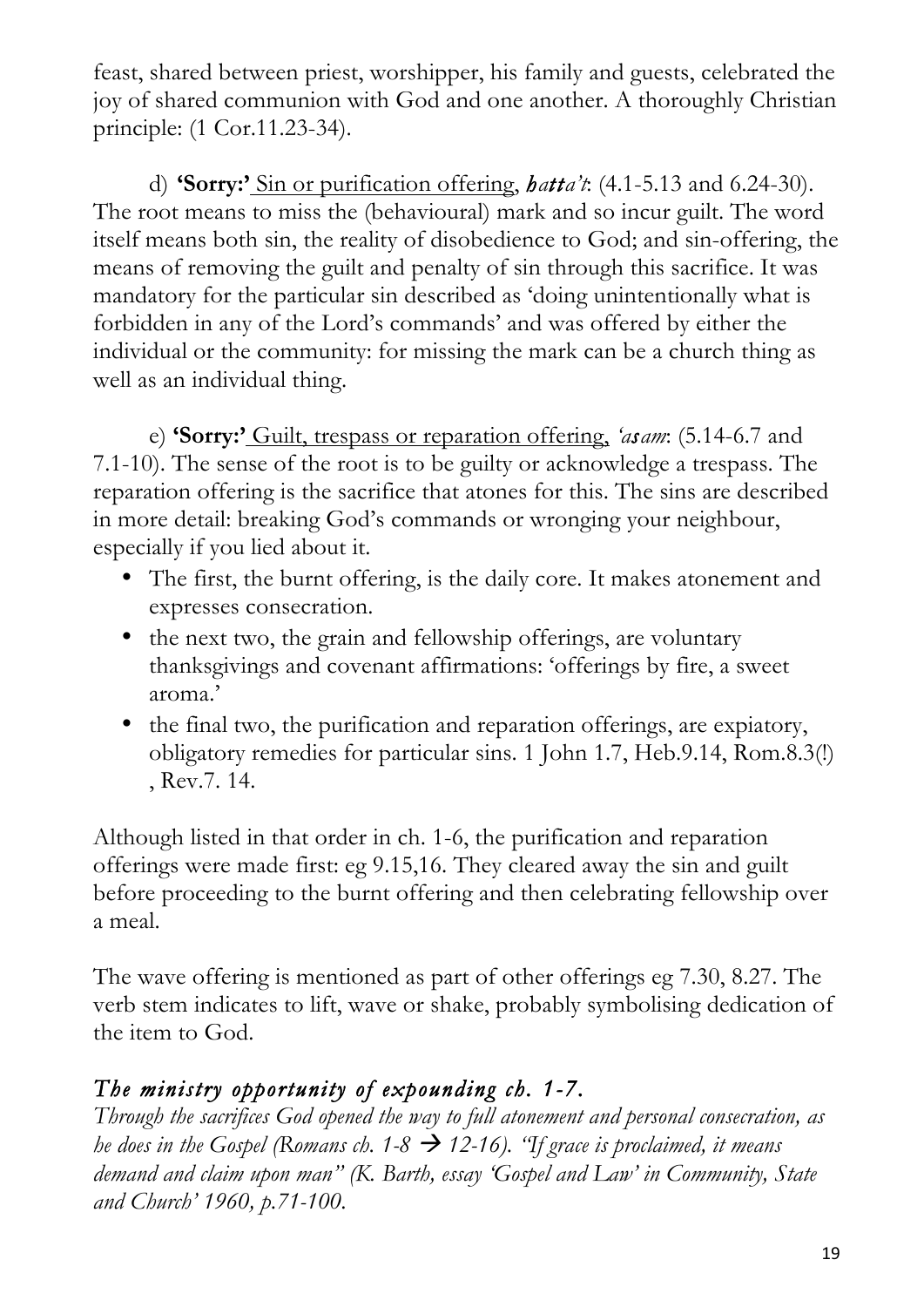*Expounding these passages is the opportunity to ransack the ways the different sacrifices cater for the dimensions of sin and its entail in our lives; to ease the hearers into knowing the rich pardon available in Christ who is the fulfilment of them; and to the surrender to God in Christ which that makes possible.*

#### **2. We need a mediator: Ch. 8-10 The ordination of Aaron and sons.**

Conciliation and arbitration services have seen a sharp rise in recent years. There are times when estranged parties need a safe middleman, an honest broker to bring about reconciliation. The process is often painful; skill is needed. A significant finding of the conciliation industry is that both parties must be willing if a good outcome is to be expected. God enabled reconciliation by providing:

#### **A). A High Priest, Aaron**

Estrangement was writ large into the relation between YHWH and humankind when we were banished from Eden for our sin. Iniquities separate us from God (Gen.3.23, Is.59.2). Job longed for a mediator to put him in touch with YHWH (Job 9.33). It was to address this difficulty that God arranged for mediation. Lev. ch. 8 records the form he laid down for it in the life of Israel: the appointment and equipping of the High Priest. The chapter is full of theological principle.

- **1.** The High Priest must be washed (v. 6). By submitting to the baptism of repentance for the remission of sins – unnecessarily, as John the Baptist thought, but 'to fulfil all righteousness' – Jesus fulfilled this requirement for becoming High Priest (Matt.3.13-15). There IS a conciliator between God and us, the man Christ Jesus (1 Tim.2.5).
- **2.** He must be specially clothed, endued for his ministries (v. 7-9). Note especially:
	- i) The Ephod. Ex.28.9-12 says it had the names of all 12 tribes on its shoulder straps 'as a memorial before the Lord.' This combines the thoughts of support and intercession. Our Lord Jesus likewise ever lives to pray for us (Heb.7.25).
	- ii) The breast piece. Ex.28.17a, 29a. Their names were written over his heart, and again the purpose of reminding God of them is stated. Jesus our high priest, says Hebrews, is full of sympathy for us; giving us confidence to approach the throne of grace (Heb.4.15,16).
	- iii)The gold head-plate. Ex.28.36-38 states its purpose: 'he will bear the guilt involved in whatever the Israelites give God: it will be on his forehead continually so that they will be acceptable to the Lord.' How much more does its fulfilment, Jesus' atoning death, clear our consciences (Heb.9.14).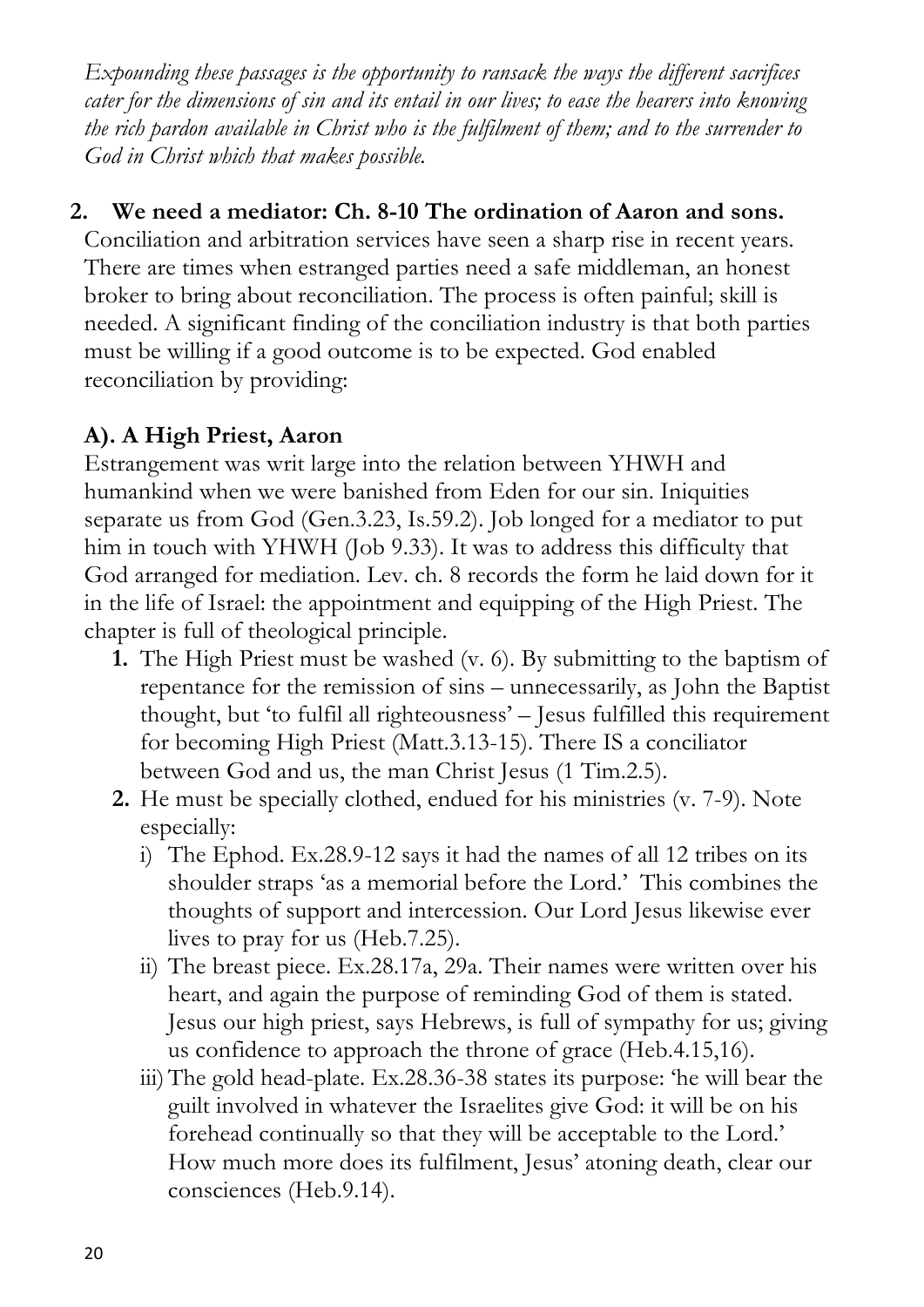- **3.** He must be anointed (v. 10-12, 30). The Holy Spirit himself performed this task for Jesus (Matt.3.16,17). Jesus, taking up the prophecy of Isaiah about this event, spelt out the fruitfulness of his anointing (Luke 4.17-21 quoting Isaiah 61.1-3):
	- a) To bring good news to the needy
	- b) To comfort and heal the broken hearted
	- c) To set the inhibited and limited free
- **4.** He must sacrifice. In Aaron's case, both for his own sins (8.14, 18) and then for the people's (9.15, 16). In Jesus' case, only for ours (Heb. 9. 27, 28).
- **5.** He must spend time apart, clarifying and committing himself to his vocation (v. 33-36). Jesus did exactly the same, spending 40 days in the wilderness to do so (Matt.4.1-11).

Looking back, we see in Lev. ch. 8 so much that tells of Jesus the Mediator, our wonderful High Priest: baptised to represent us, endued with ministries for us, anointed by the Holy Spirit to free us, and who finally sacrificed his life for us. What a great Saviour.

#### **B. The priests, Aaron's sons**

Aaron's sons, the priesthood, went through most of the same ritual. Since the church constitutes a royal priesthood (1 Peter 2.9) there is much to learn about our vocation from what is said here.

- Seven times we are told it was done 'as the Lord commanded.' When we obey his word, we may expect to enjoy receiving his promises (John 14.23).
- Washing: we need cleansing (v.6), and Christ washes us clean (Titus 3.4- 6).
- Clothing: we need equipping (v. 7-9), and the Holy Spirit endues each of us with a gifting for the service to which we are called (Rom.12.3-8; 1 Cor.12-14).
- Anointing: we need empowering (v. 10-13). Our Lord gives us power through the Holy Spirit, an anointing which we are responsible to maintain (John 20.22; Acts 1.8; Eph.3.16, 5.18).
- Dedicating: we need consecration, to be spelt out in ear, hand and foot: what we choose to hear, do and where we go (v. 14-30). This was celebrated in the peace offering of oil and blood. This combination – anointing following redemption – is to be fulfilled by Christians who likewise are Spirit-filled and blood-bought.
- Feasting in fellowship with God, v. 31. 1 Cor. 11.17-34.
- Waiting: time with God to get it right, v. 32-36. Eph.6.18; Ps.119.164.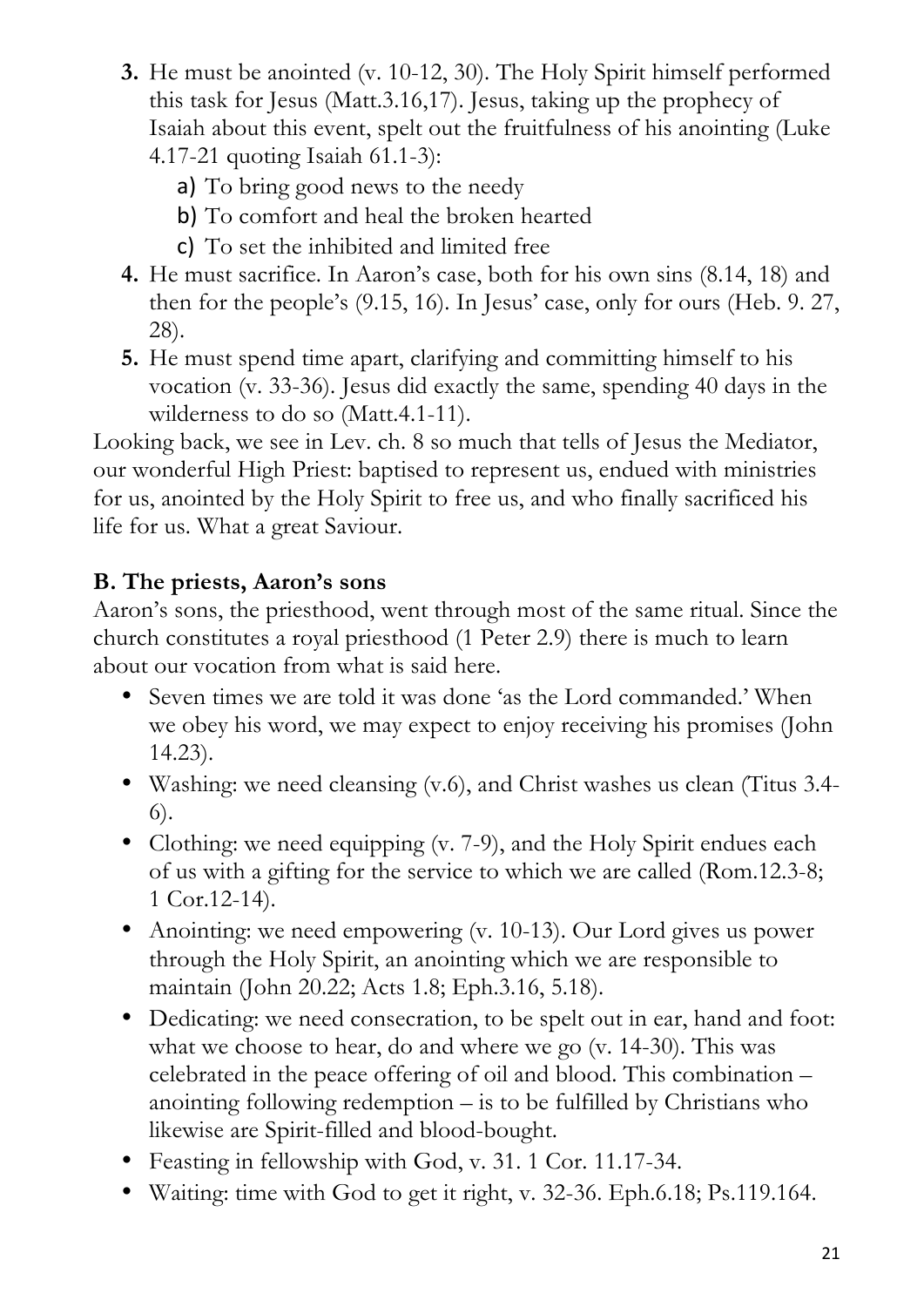When the High Priest exercised this ministry, his sons the priests helping him, the blessing of God fell and he showed his glory (9.23, 24). May we be such a priesthood.

**Ch. 10**. God has given sacrifices to atone, priesthood to officiate: what can possibly go wrong?. But then Aaron's sons offer by fire contrary to the Lord's command. Fire comes from him and consumes them. Yet Aaron's response is reverent (10.16-20). That is good; now what is to happen?

#### *The ministry opportunities of expounding ch. 8-10*

- *1) A sight of Jesus. As Hebrews reminds us, Lev. ch. 8 tells us much about our Lord Jesus and his high priesthood. In putting him and his many-coloured ministries to us on display, we give our hearers opportunity to admire and appreciate him and appropriate both him and his consoling benefits.*
- *2) A sense of our priesthood. Israel were to be a priestly kingdom, distinctive in being God's possession with access to him and the mediatorial responsibility to represent him to the nations (Ex.19.6). Even so, in this BC era only a few were called to the priesthood (Lev. ch. 8*  $\mathcal{Q}$  *9). It is different now. Jesus has made us all priests (Rev.1.6), and these chapters spell out some of the dignity of this and the importance of treating our calling reverently.*

#### **3. We need to be clean – and God provides for cleansing (ch. 11-15)** Again, how may we meet the Lord?

- 1) Step 1: forgiveness through the sacrifices (ch. 1-7).
- 2) Step 2: a mediator to present them and stand between God and sinners, praying for them (ch. 8-10). This took us from God unapproachable (Ex.40.35) to God displaying his glory outside the Tabernacle (Lev. 9.23).
- 3) **STEP 3:** Now the cleansings commanded in chapters 11-15 show the way to 15.31: separating the Israelites from all that is unclean, so as not to defile the Tabernacle. It spells out the difference between a clean and unclean status before God.
	- a. clean and unclean animals (ch. 11)
	- b. cleansing after childbirth (ch. 12)
	- c. unclean diseases of skin and materials / houses (ch. 13)
	- d. cleansing these (ch. 14)
	- e. diagnosing and cleansing bodily discharges (ch. 15)

The condition 'unclean' does not come from doing wrong. It is a decree by God on what makes it unsafe to enter his holy presence. The *status* of a thing or person might be either common or holy; their *condition*, either clean or unclean: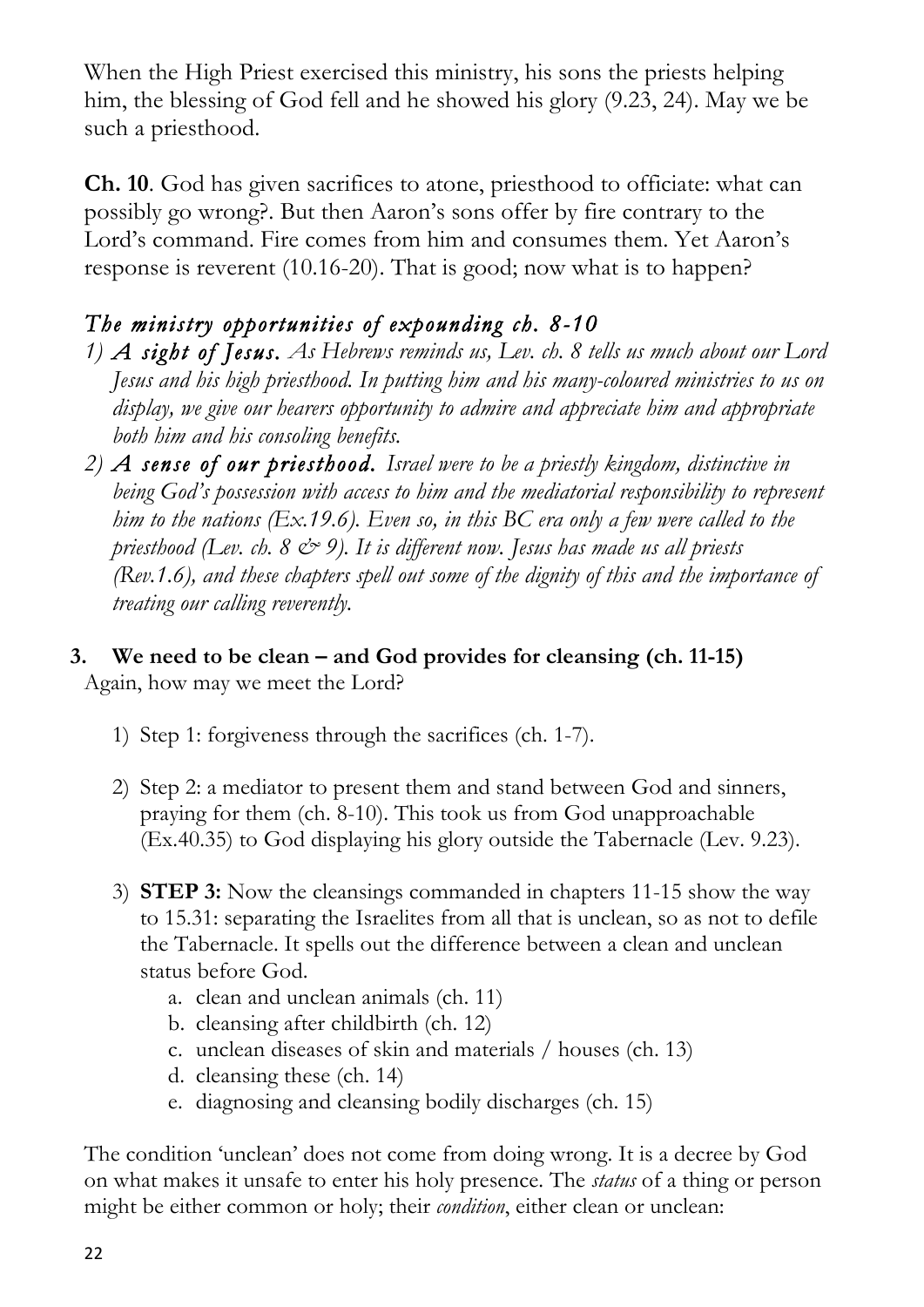| Status Condition |    |                                                                    |
|------------------|----|--------------------------------------------------------------------|
| Common: unclean  |    | if cleansed, makes clean                                           |
|                  | Οr |                                                                    |
|                  |    | clean $(10.10)$ } to <b>pollute</b> it/him/her, makes them unclean |
|                  |    | { to <b>sanctify</b> it, makes it holy                             |
| or Holy          |    | } if <b>defile</b> a holy thing, makes it merely clean             |
|                  |    | + it can be sanctified.                                            |
|                  |    | $\}$ if <b>pollute</b> it, makes it unclean $+$ it must be cleanse |
|                  |    |                                                                    |

Sklar illustrates from visiting a hospital. We can propose the three conditions *ill*, *well* or *aseptic*. If you are *ill* with the 'flu, you are infectious: don't do hospital visiting. If you are *well*, it's OK to visit; but before entering the operating theatre, you need to scrub up and take that general health a stage further to *asepsis*. Likewise items or people might be unclean, clean or holy.

The basis of the clean/unclean distinction has been much discussed. It seems to be based on what is regarded as normal / healthy and so have an aura of life. If (eg) an animal is not regarded as such (shellfish don't have scales and swim, so they aren't 'normal' fish), there is an aura of death about them.

Hence, **'unclean' animals** include predators, scavengers, association with pagan worship (pigs). **'unclean' humans** are those with physical defects, skin diseases, bodily discharges.

This does not imply 'sinful.' Whereas sin needs a sin-offering to bring *forgiveness*, uncleanness needs an offering to make the person *ritually clean*: whole, normal, healthy, appropriate for the Presence.

The principle is: do not bring unclean things into contact with the holy. Eg a priest must not pollute himself by touching a corpse. If he does, he must offer sacrifices to cleanse himself and start consecration all over again (Num.6.9-12). Some uncleanness can be cleansed so the person or thing is clean again. But some animals are permanently unclean, so may not be eaten. Unclean people, eg with leprosy, must stay outside the camp unless cleansed. All this to underline: God is *holy.* 

#### *The ministry opportunity of expounding ch. 11-15*

*For the Christian, the importance of whether our lives are clean or unclean remains; but its basis is different. Jesus changed it from ritual to moral purity (Mark 7.19ff) and the apostles followed him in this (Eph.1. 3*  $\circ$  *4; 1 Peter 2. 9*  $\circ$  *12).* 

*Expounding this section gives the opportunity to our hearers to travel the equivalent road: not now of avoiding unclean foods, but of turning from all known sin: a John the Baptist ministry as in Luke 3. 1-18.*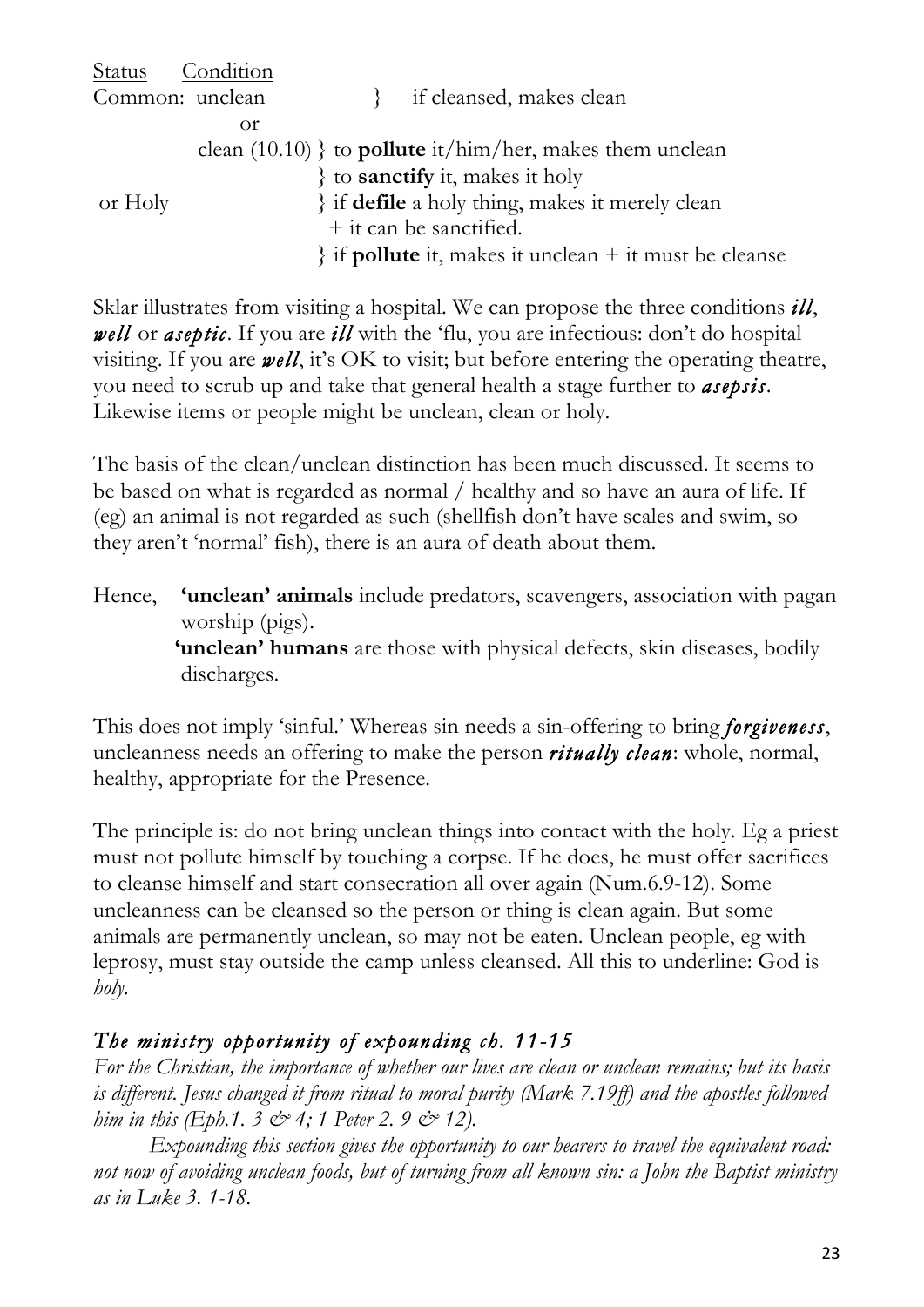

15.31 has reminded Israel that uncleanness defiles God's dwelling-place. How are it and they to be cleansed? Even though daily sacrifices have taken place, issues of cleanness and forgotten or unrecognised sin are bound to remain. God provides the Day of Atonement to cover all their sin and impurity: 'atonement is to be made once a year for *all* the sins of the Israelites' (16.33). It is the annual springclean (in the autumn!), picking up on anything not yet covered by the regular sacrifices and cleansing everything that sin has defiled, from the holy of holies outward. For the stages of the liturgy see *Précis* above. Of particular importance are the carefulness required, the preparation, the three sacrificial stages to full absolution:

- 1. sin (purification) offering, **expiating** sin and its contamination
- 2. scapegoat, **eliminating** them. Release them, believer (v. 22).
- 3. burnt offering, **propitiating** God and expressing personal **consecration**

"I see Him lay His anger by and smile in Jesus' face" (John Ruskin)

The two goats - the people's sin-offering that dies and the scapegoat taken into the wilderness - form a single sin (purification) offering. The first goat dies, *cleansing* Tabernacle and people from sin's pollution; then the scapegoat is taken away, *removing* sin's guilt. Note the lovely ending to that: 'let it go'! A gracious command for all of us. Such a day is to be a 'Sabbath of Sabbaths' (16.31), with fasting: it is crucial, concentrate on it alone, make atonement your own.

The Day of Atonement fulfils at least four functions:

- 1. To cleanse God's house, 16.16-18. The culmination of the clean/unclean laws of ch. 11-15. Cleansing takes place from the inside out: holy of holies, holy place, the altar in the courtyard, and all the people in respect of all their sins.
- 2. To remove sin's guilt.
- 3. To enable humankind to approach God's Presence.
- 4. To re-enter the state before God of humankind in Eden. Adam and Eve were thrown out of Eden; on the Day of Atonement the high priest is welcomed back in. All Christians have the now-fulfilment of this, the new and living way right into God's presence (Heb.10.19-22). Its full experience will be in the life to come. The cleansing of the Tabernacle on the Day of Atonement is prophetic of that greater one: 'Through the Son, God decided to bring the whole universe back to himself. God made peace through his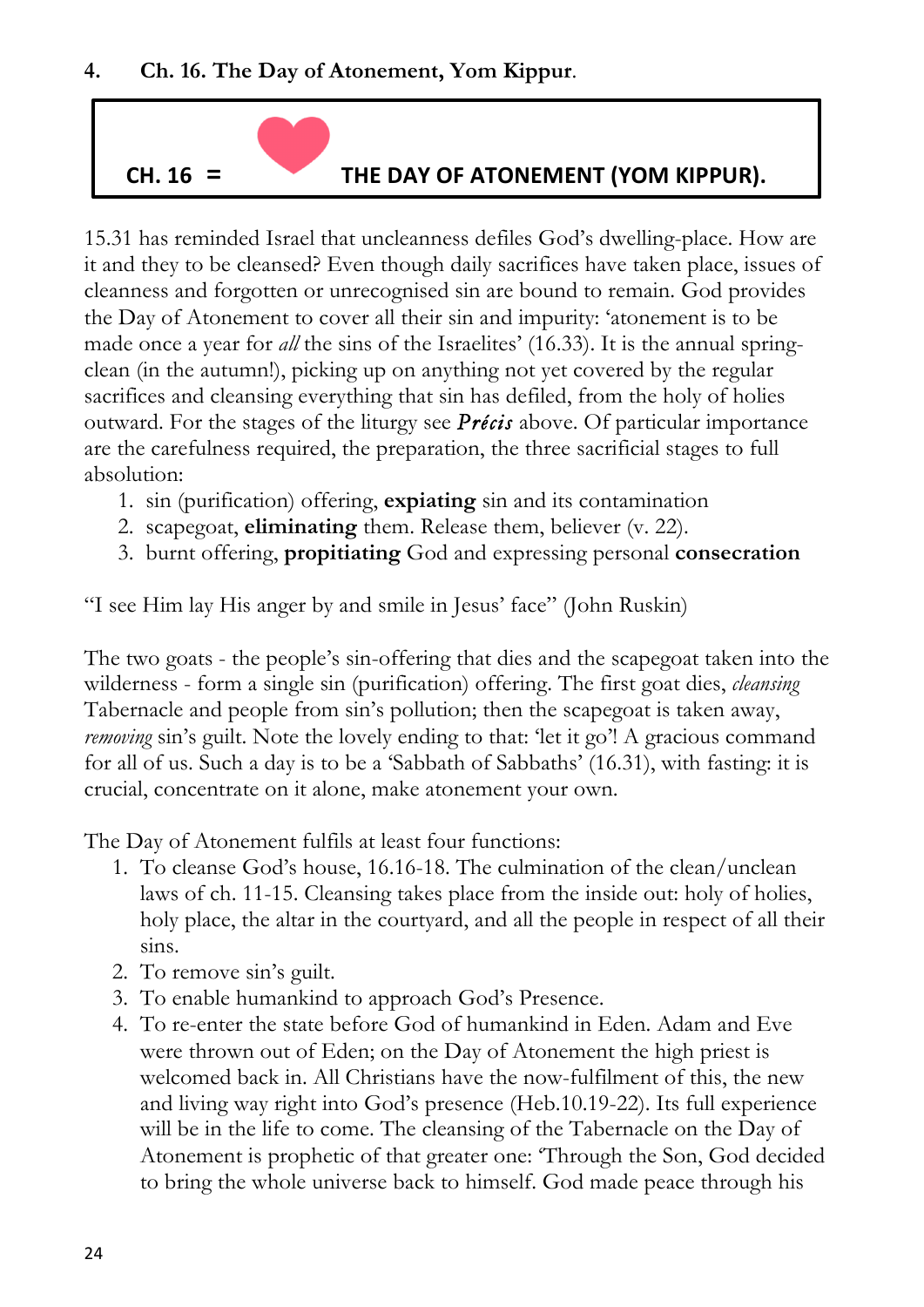Son's sacrificial death on the Cross and so brought back to himself all things, both on earth and in heaven' (Col.1.20).

'Saviour of Calvary, costliest victory, Darkness defeated and Eden restored' (T. Dudley-Smith)

#### *The ministry opportunity of expounding ch. 16*

*The twenty-first century potential for our hearers of expounding the Day of Atonement: 'Full atonement, can it be? Hallelujah, what a Saviour' (Philip Bliss, 'Man of Sorrows')*

God in his grace has made a way of reconciliation to his people. Now what?

#### *The Flow of chapters 17-27.*

*Thanks to the activities of ch. 1-16 the people have access to God. Now Leviticus sets out*  life **with** Him. How are Israel to behave in the promised land, as a kingdom with priests? *Ch. 17-27 spell this out as*

*(a) holy lifestyle, ch. 17-20, starting with all the people;*

*(b) godly leadership, ch. 21,22, the higher standards looked for from leaders in God's work,;*

*(c) sacred time directly with God, ch.23-27: just to be with him. Again the text emphasises the momentousness of God's covenant with them. The showbread is the only offering called a lasting covenant (24.8). It is to be constantly replenished, always fresh, and the light is to shine on it day and night (24.1-9).* 

#### **5. We shall live holy lives, (chs 17-20)**

*The commands in these chapters do not project directly into New Testament Christianity. They were the practical implications of God's character for that nation, place and time. The implications for our day and time are related but different (Gal.3.21 – 4.7). Christian believers constitute an international community living under the civil laws where they live (Rom.13). Jesus has 'abolished in his flesh the law with its commandments.' He has 'cancelled the written code with its regulations that was against us. He took it away, nailing it to the Cross' (Eph.2.15; Col.2.14). And yet God has not changed and his character has implications still. 'Until heaven and earth disappear, not the smallest letter will disappear from the Law. Anyone who breaks even the least of these commandments will be called least in the kingdom of heaven.' 'Declares the Lord, "I will put my laws in their minds and*  write them on their hearts"' (Matt.5.18 & 19; Heb.8.10). See Appendix The Christian *and the Law,' below: p. 32-35.*

Ch. 17: The proper slaughtering of animals (no sacrifices outside the Tabernacle) and the proper use of their blood: for the life is in the blood.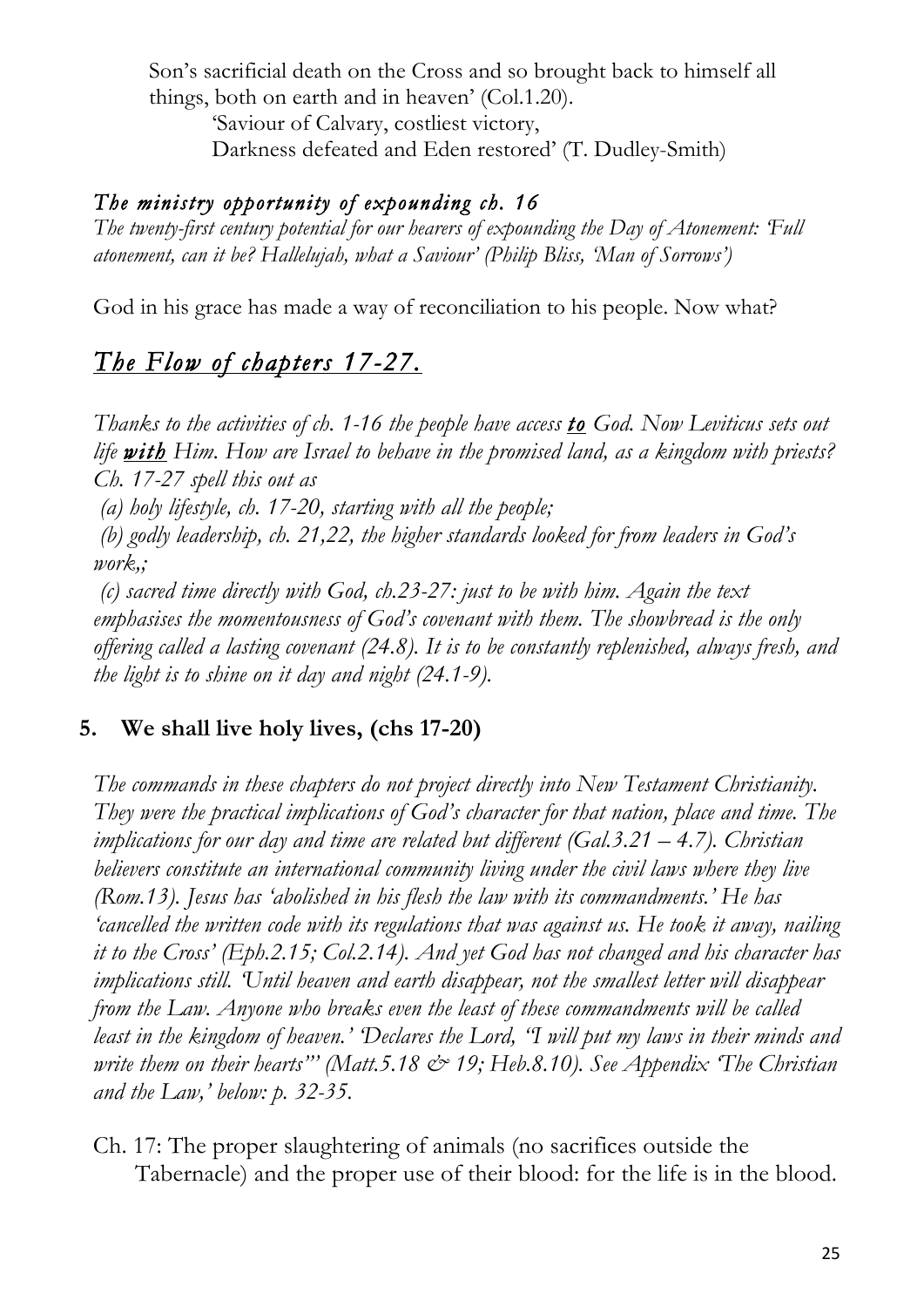- Ch. 18-20 contrast the evil ways of Egypt whence they came and Canaan whither they go (ch. 18 and 20), with the good statutes of the Lord (ch. 19). The emphasis is on the contrast between YHWH and their gods: this is a God-character issue. The chapters form a chiasm:
	- **Ch. 18** ('Family Health': Tidball) *forbid* sexual offences and idolatry. **Ch. 19** (Society's welfare: Tidball): positive holiness based on the Decalogue, centred on loving our neighbour as ourselves

**Ch. 20**: *punishments for* sexual offences and idolatry.

**Ch. 18 & 20** start with marriage and move out to relations with one's family, countrymen, resident aliens, the poor and infirm. *Ch. 18* is framed as apodeictic law (Gk *apodeiknumi* to demonstrate or proclaim, hence meaning clearly established, beyond dispute). The laws are expressed as direct commands in the form *Do* or *Do not. Ch. 20* is framed as casuistic or case law expressed in the form: if you do x, *y* will follow. The prohibitions of ch. 18 fit the punishments of ch. 20:

| Ch. 18 prohibitions                | Ch. 20 punishments                 |
|------------------------------------|------------------------------------|
| $16-18$ incest                     | $11-21$ incest                     |
| 19 sex-during-period               | 18 sex-during-period               |
| 20 adultery w neighbour's wife     | 10 adultery w neighbour's wife     |
| 21 sacrificing children to Molech  | 2-5 sacrificing children to Molech |
| 22 homosexual practice             | 13 homosexual practice             |
| 23 bestiality                      | 15, 16 bestiality                  |
|                                    | 6-8 mediums and wizards            |
|                                    | 9 cursing father or mother         |
| 24-30 be unlike the other nations, | 22 be unlike the other nations,    |
| lest the land vomit you out.       | lest the land vomit you out.       |

**In ch. 19** the words 'I am the Lord (your God)' mark the end of each paragraph, giving 16 paragraphs in 3 sections of 4, 4 and 8 paras: religious duties (2b-10), neighbourliness (11-18), and miscellaneous duties (19-37). The 10 commandments form the basis of their thinking:

|     | 1 & 2: v. 4        | The Lord, not idols                               |
|-----|--------------------|---------------------------------------------------|
|     | $3:$ v. 12         | His name and reputation                           |
|     | 4 & 5: v. 3, 30    | Respect for Sabbath and parents                   |
|     | 6: $v. 16$         | Against slander: it murders a person's reputation |
|     | 7: v. 20-22 $& 29$ | Holding man-woman marriage in honour              |
| 8:  | v. 11, 13          | Against theft and fraud                           |
| 9:  | v. 15, 16          | Ensure justice                                    |
| 10: | v. 17, 18.         | Love our neighbour                                |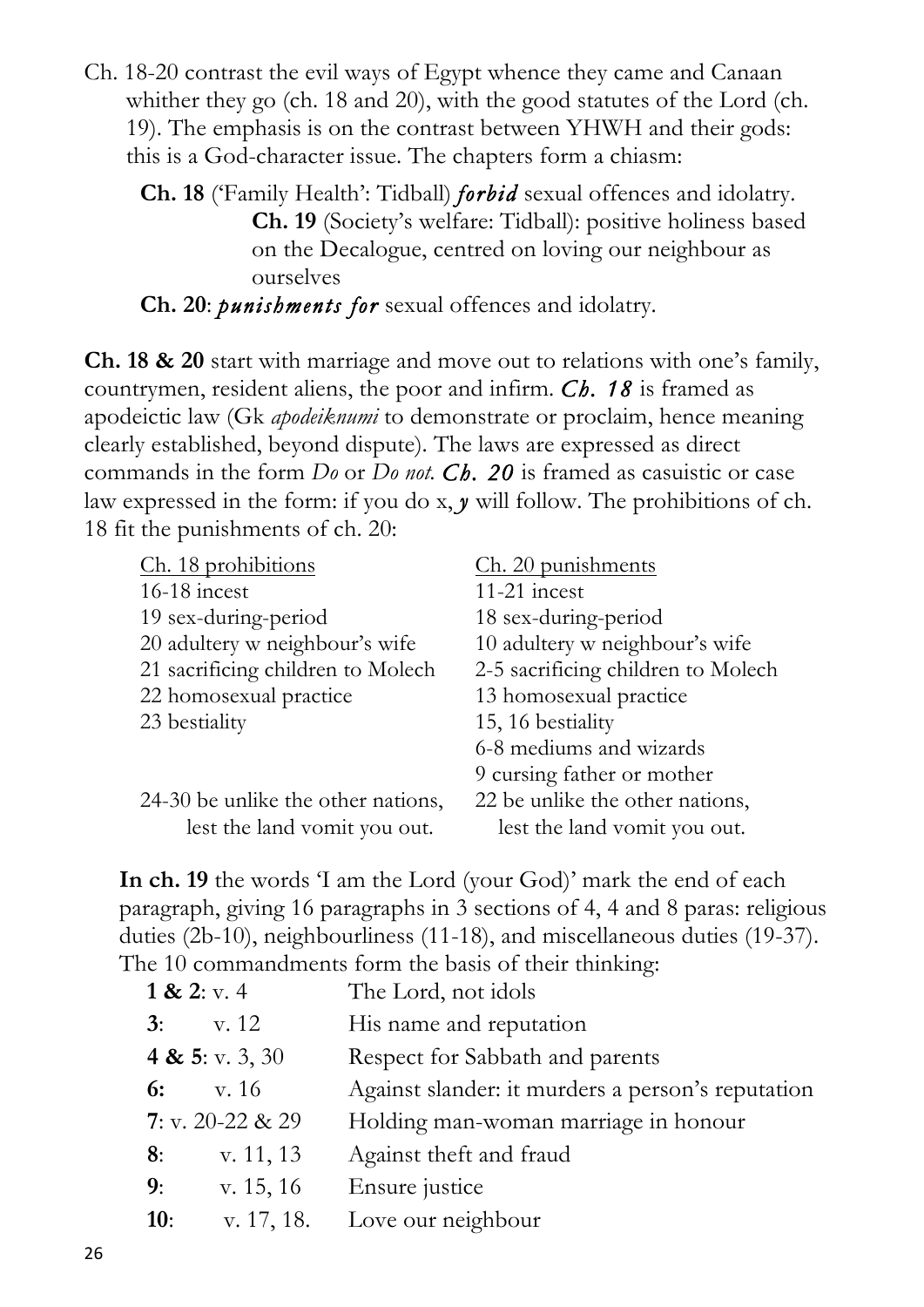#### *The ministry opportunity of expounding ch. 18-20*

*In days of moral confusion like ours the momentous-ness of teaching holy living is beyond calculation. People need to know the difference between right and wrong, and its rationale. Many long to. Positive exposition of these chapters can save much heartache and regret. Clarity as to their current currency is crucial. See 'The Christian and the Law' below.*

#### **6. We shall ensure godly leadership, (chs 21, 22)**

Ch. 21 & 22 concern the higher standard of holiness required of leaders. Special reverence is due to the priesthood (ch. 21), the food portions from sacrifices (22.1-16) and the offerings themselves (22.17-30). Priests and their mourning, marriage, physical defects and sacrificial animals are covered. The heart of it is reverence for God's reputation: 21.6, 22.32.

#### *The ministry opportunity of expounding ch. 21 & 22*

*The tone of the leaders' lives is the major factor in the quality of life of a community. The NT likewise looks for higher standards from leaders: 1 Tim. 3, Titus 1.5-16, James 3.1, 1 Peter 5.1-4. Hence the value of expounding this section.* 

#### **7. We shall make times with God together, (ch. 23 & 24).**

Ch. 23 and 24 continue the theme of reverence for the things of God: the holy times (ch. 23), the holy place (24.1-9) and the holy Name (24.10-23). They direct our eyes to our Lord.

Ch. 23 begins with the Sabbath, the engagement ring or sign of being in covenant with God (Ex.31.12-17). "On the Sabbath we especially care for the seed of eternity planted in the soul" AJ Heschel, *The Sabbath*, Farrar, Straus and Giroux, 2005, p. 1, 4. In addition the year contains seven rest-days during the festivals: the whole year has a Sabbath feel. The yearly cycle of worship is outlined:

- v.4-22, the first half of the year
- v. 23-44, the second half.

In the first month, Passover: they started the year by declaring that God was their Saviour. Then unleavened bread, first-fruits, weeks/harvest/Pentecost; and in the second half of the year Trumpets, Day of Atonement and Booths (Shelters; Tabernacles) followed by its closing ceremony. Each had and has its special significance. Other nations might never have a day off; Israel and their servants had one every week and regular extra ones, learning to rest in the Lord and honour the Father who gave them their food in due season.

Ch. 24.1-9 note the ceaseless maintenance of the showbread and Menorah light. Man does not live by bread alone but by every word that proceeds from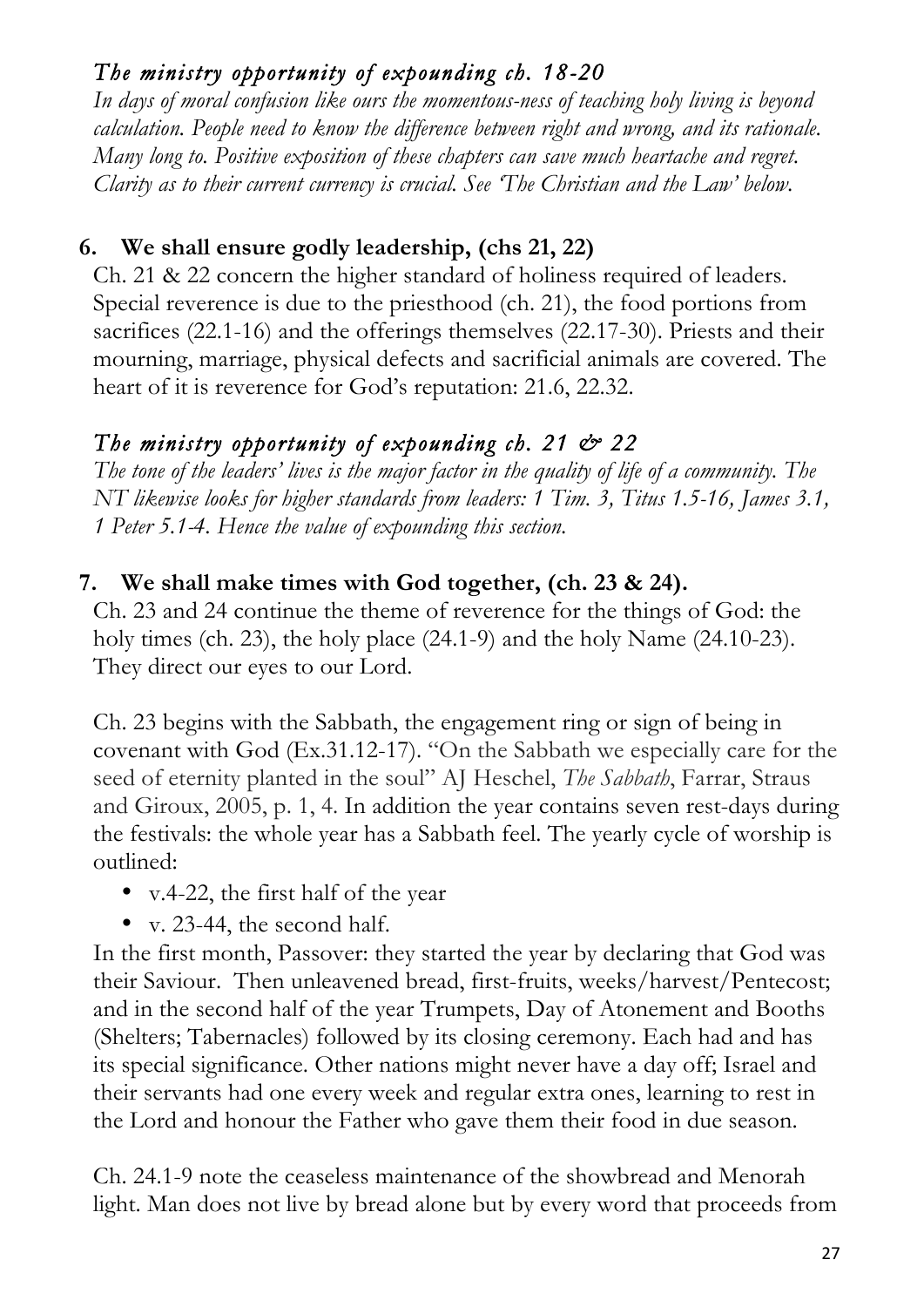God's mouth; He was their souls' nourishment and enlightenment. He is ours.

Ch. 24.10-23 underlines these chapters' inculcation of reverence. A deliberate blasphemer is executed via a process which ensured that justice was both done and seen to be done. *Hallowed be Thy name.*

#### *The ministry opportunity of expounding ch. 23 & 24.*

*In a society frantically unable to take a day away from commercialism and rush, the blessings of resting in the Lord offer much. Jesus instituted a regular feast together for his followers (Luke 22.19f; 1 Cor.11.17-34). The early Christians followed the OT's weekly pattern and were taught to encourage one another in this way (Heb.10.24f). In addition there are the blessings in the lessons of the festivals to ransack and offer. Passover: thanks to the blood of God's lamb he passes over us when acting to judge. The shelters / tabernacles remind us we are but pilgrims here, marching to Zion: this world is not our home.*

#### **8. Looking ahead: Covenant faithfulness (chs. 25-27).**

Ch.  $25 - 27$  focus more than earlier chapters on life in the promised land. The Sabbath year (25. 1-7) and 'Sabbath of Sabbaths' Jubilee year (25. 8-55) emphasise 'stay in covenant with me!' Again, typical of Leviticus, the arrangement is chiastic:

- 25: laws about redemption involved in the Sabbath and Jubilee years 26: obedience and disobedience: blessing and curse
- 27: laws about redemption

**Ch. 25,** the Sabbath and Jubilee years, is massively significant. Its core concerns are

- 1. Care for God's earth
- 2. God's ownership of the land
- 3. The importance of the family unit, to be preserved by the go'el
- 4. To prevent the ruin of debtors

The end-marker for each division is 'I am the LORD your God' (17, 38, 55) and each then ends with a theological explanation of its core concern: 17-22, 35-38 and 55. This gives the chapter structure:

2-22 a Sabbath for the land (risky faith!)

1-7 and 18-22 Rest for the land in the  $7<sup>th</sup>$  and  $49<sup>th</sup>$  years

8-18 Outline of year of Jubilee / restoration

23-38 the redemption of property

39-55 the redemption of slaves

Hence Tidballs's chapter heading: 'God's Word About Radical Economics.' 'The demands of holiness embrace our economic decisions as much as our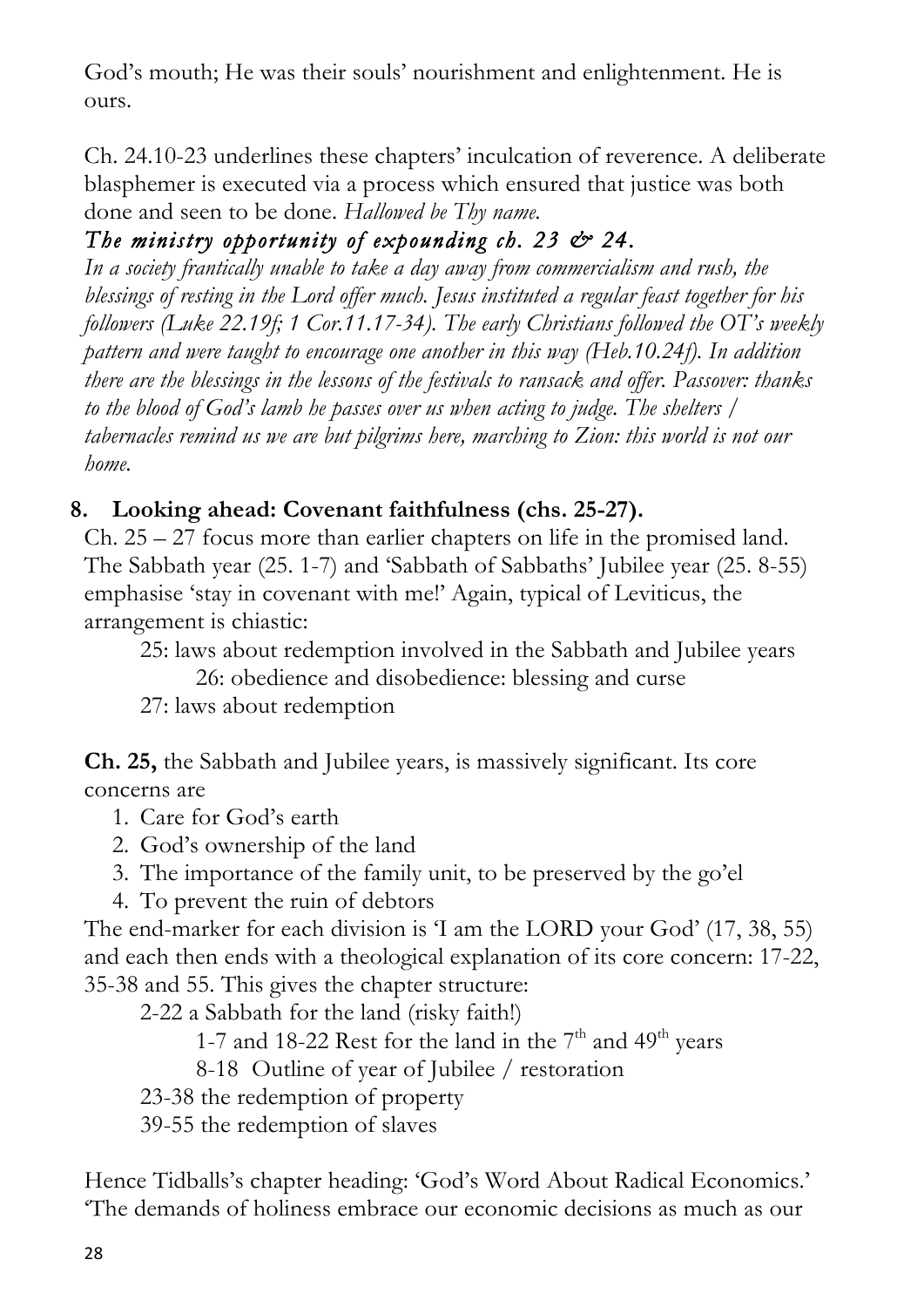church activities' (p. 293). It demonstrates the welfare to a society of giving opportunity to the entrepreneur at the same time as limiting the rich-poor gap and giving the struggling a new start in life, all debts cancelled. Lev. 25 is magnificent.'

**Ch. 26** emphasises the fraught nature of being in covenant with God and the glory of his mercy.

- Obedience brings blessing (v. 1-13).
- Disobedience brings discipline: perhaps severe (v. 14-39).
- But mercy is always available to the penitent (v. 40-46).

**Ch. 27** is perhaps something of a postscript, leading us towards the promised land. But its core is vital: commitments to the Lord are to be honoured. Leviticus has answered the great question facing every man and woman:

O YHWH, who may abide in your tent? (Ps. 15. 1) By the processes spelt out in Leviticus we have been taken from 'could not enter' (Ex. 40. 35), via frightening encounter (Lev. 9. 23 &24) and dangerous entrance (16. 12 & 13) to personal fellowship:

I will set my Tabernacle among you,

And my soul will not abhor you;

I will walk to and fro among you,

 I will be your God, and you will be my people (Lev. 26. 11, 12) The journey can safely resume, now they are in fellowship with God: 'The Lord spoke with Moses IN the tent of meeting' (Number 1.1) Thanks to the salvation worked through Leviticus, God's dwelling place has become God and man's meeting place Ex.40.35, Num.1.1.

#### *The ministry opportunity of expounding ch. 25 – 27*

*Christian ecology, economics and equity; taking the risk of faith in the face of common sense in allowing the land a Sabbath year and trusting God for our daily bread; the significance of Jesus being our kinsman-redeemer; the power of the covenant to bless or harm us as we march into the future with God: the potential of ministering these chapters is incalculable.*

Leviticus, like the whole Bible and all history, is driven by the theme, the Lord God opening a way for people to walk with him. The OT believer gets it on credit, to be paid for later by Messiah; the NT believer receives it, paid in full. Leviticus gave a typological and temporary, but real, engagement with God; Jesus gives us the same, permanently and fulfilled. The Tabernacle is a model of God's heavenly dwelling. Aaron entered the man-made tent, part of this created world; Jesus, the true one, THE Most Holy Place in heaven (Heb.9.1-15). His humanity ascended to heaven; his Spirit unites us to him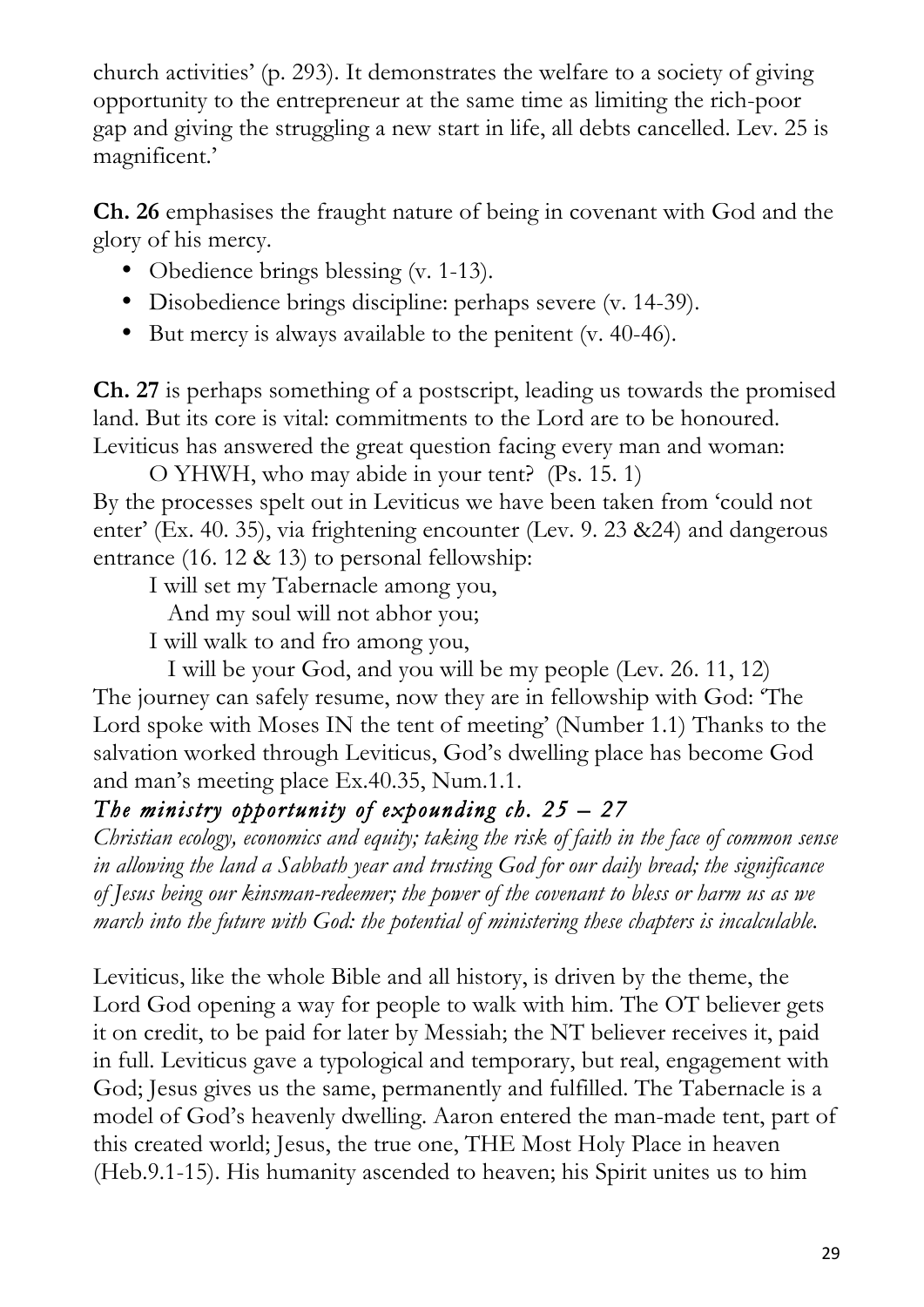there. He will come back and take us home there, to be with him where he is (John 14.6).

But in the OT, Day of Atonement notwithstanding, the curtain between God and his people remained. Only the High Priest entered, and even he only once a year. Whereas by Jesus' death God split the veil that had hidden his face (Markan sandwich, Mk.15.37f: died-torn-died). Thanks to that death we have freedom to go into the Most Holy Place, the very holy of holies (Heb. 10. 19-22). 'Within the veil I now would come' (Ruth Dryden, *'Within the veil'*).

God's plan for mankind, we discover, will be fulfilled. 'After two days he will revive us; on the third day he will restore us that we may live in his presence' (Hosea 6.2). Jesus, true Israel, went through that for our sake. After two days God revived him; on the third he was raised from the dead; he ascended into THE Holy of Holies. 'Who then shall ascend?' Jesus, and we after him:

And I heard a loud voice out of heaven saying,

The Tabernacle (skene) of God is with men

 He will dwell/tabernacle (skenosei) with them, and they will be his people God himself will be with them – Rev.21.3

There will be nothing unclean there (Lev; Rev 21.27). We will be back in Eden, but better: full of thanks to him who loved us and gave himself for us.

For Christ and his in that bright glory One deep joy shall share: Theirs to be for ever with him His that they are there.

Isn't that absolutely astounding?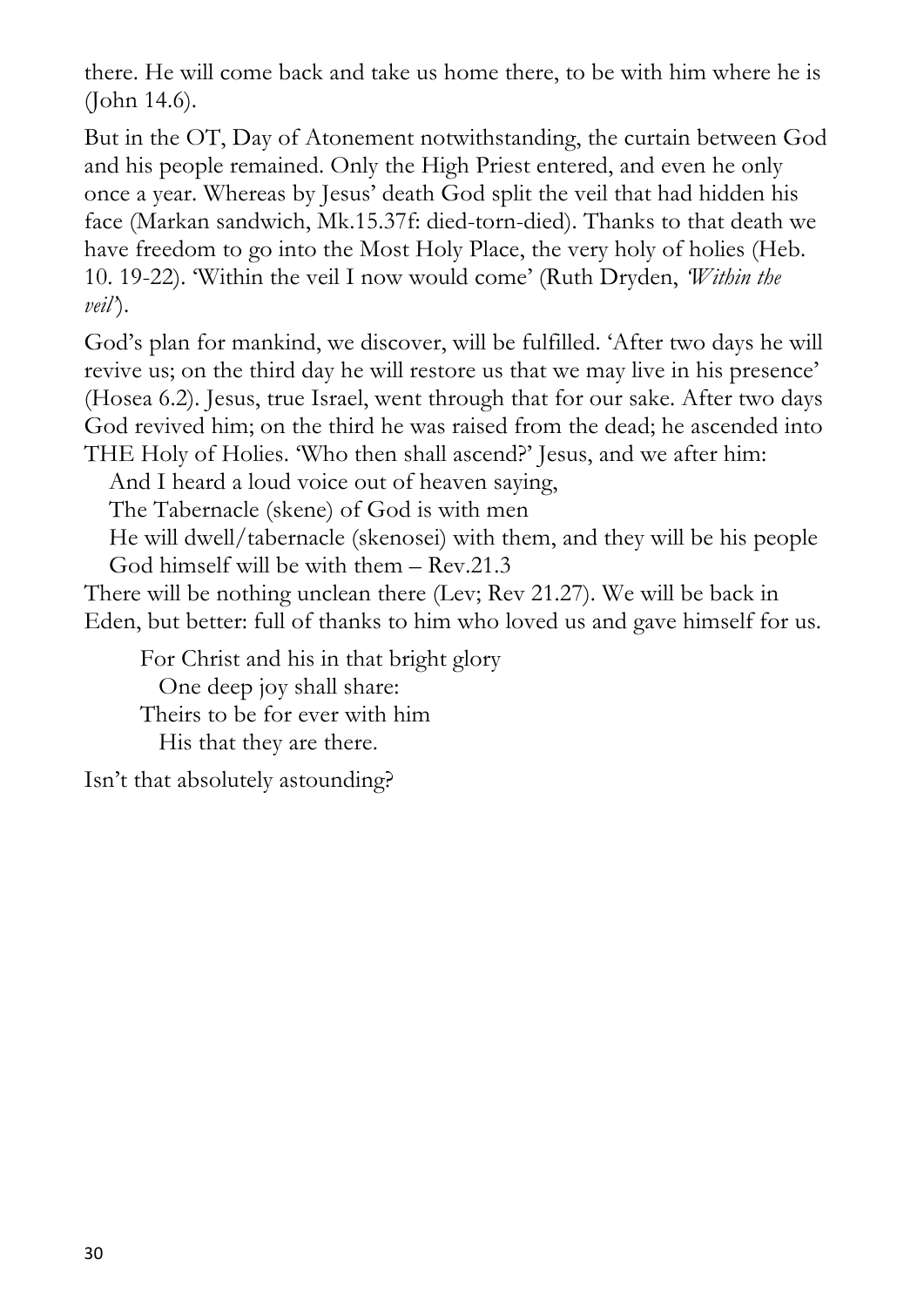# **Appendix The Christian and the laws in Leviticus**

*"If grace is proclaimed, it means demand and claim upon man"* (Karl Barth, quoted p.21 above). We find ourselves grateful beyond words to the sinner-justifying God who reveals himself in Type in Leviticus, and in Antitype or fulfilment in the person of our Lord. The desire to please him wells up in us. How shall we please him in respect of the laws in Leviticus? Are Christians to obey them? It requires thought. Some of the laws are glorious ('love your neighbour as yourself'), some are puzzling ('no tattoos') and some are definitely not NT ('if anyone curses father or mother they must be put to death;' how to conduct animal sacrifice). What are we to make of this? As the Westminster divines comment, 'All things in Scripture are not alike plain in themselves, nor alike clear unto all' (I.7).

Revelation has been progressive:

- 1. Adam and Eve, before the Fall, will have lived as God intended. Only after the Fall was it necessary to promulgate the ten commandments in mostly negative terms ("Thou shalt not …"). Possibly, if we knew enough about Israel and her then neighbours, we could trace the Decalogue principle behind each commandment.
- 2. God gave the people of Israel those laws, for living in the holy land, surrounded by desperately pagan neighbours, while they were 'under age' (Gal.3.21 – 4.5) before Christ, under the ceremonial and civil jurisdictions that applied then.
- 3. The laws are no longer 'over us' with their requirement and condemnation. 'A person is justified by faith apart from observing the Law ... now that faith has come, we are no longer under the supervision of the Law'' (Romans3.28, Galatians 3.25).
- 4. And yet in the new covenant, God has put his laws into our minds and written them on our hearts. Anyone who breaks even the least of them and teaches others to, will be called least in the kingdom of heaven. If we love Jesus, we will keep his commandments (Heb.8.10; Matt.5.19; John 14.15)

What are we to do with the law written into our minds and hearts, the mixture of commandments?

Traditionally, Christians have recognised moral, ceremonial and civil dimensions to the laws. The *ceremonial* laws are ended: 'there is no longer any sacrifice for sin.' But the principles they stand on – the need for forgiveness,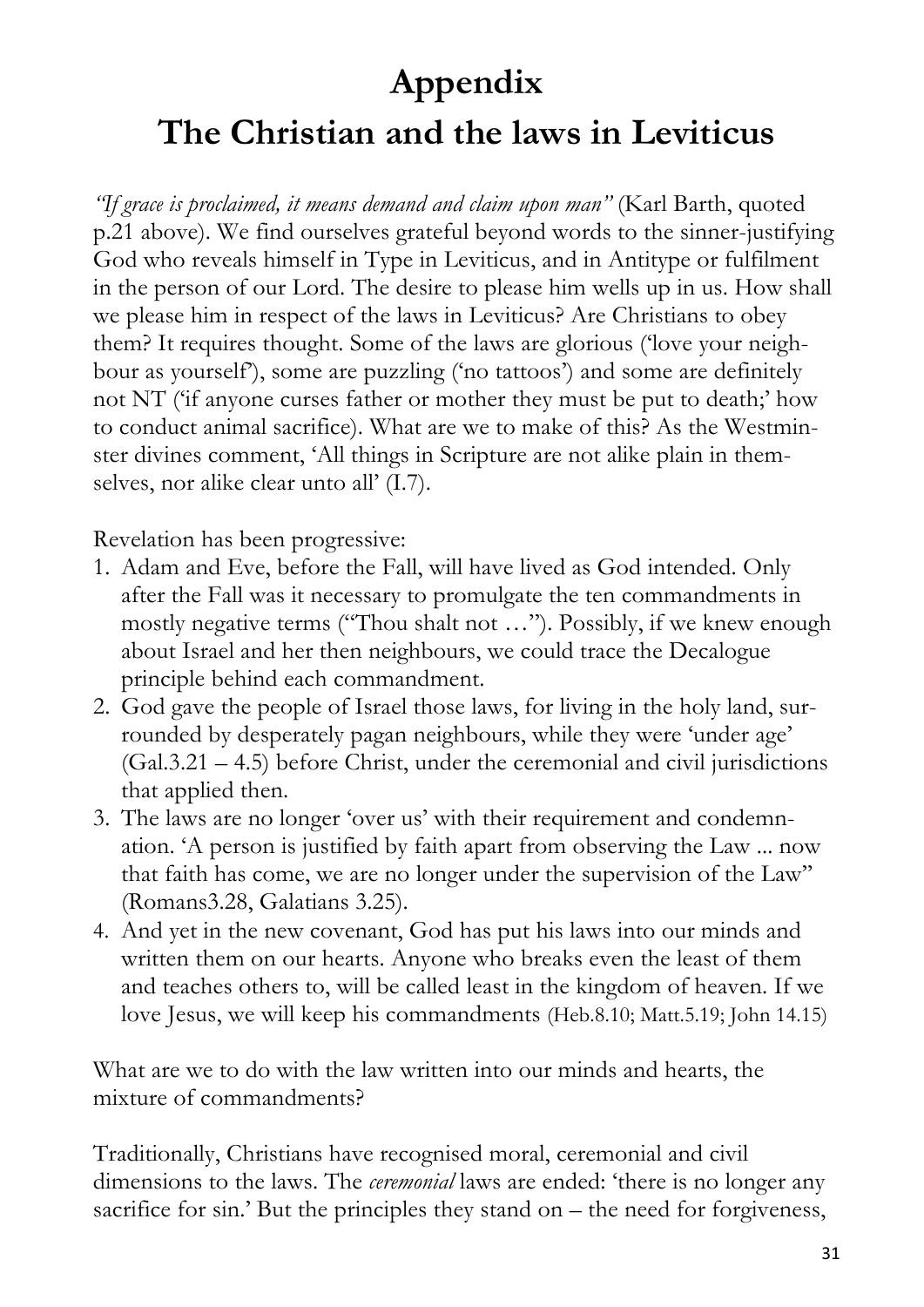for a mediator, for a lifestyle – remain for all time. The *civil* laws applied to that BC society not ours, although the principles of neighbourliness remain for all time. But in the sermon on the mount Jesus strongly affirmed the continuation of the law's *moral* dimension; and his apostles followed him in this, as the ethical imperatives within the epistles make plain.

This gives us a handle on the Christian way of relating to these dimensions of the Torah.

- **The ceremonies**, God tore up as Jesus died (Mark 15.38, Col. 2.13 & 14; Eph.2 14-16). They are over; there is no longer any sacrifice for sin. But they tell us much about God, forgiveness, Jesus and his mediation. They reward reverent consideration, as study of Leviticus shows, teaching us much about the principles underlying the process of our salvation.
- **The civil dimensions of the Law,** were for that BC kingdom. They were only intended for that Israel (Malachi 4.4). God has now given his kingdom to a different, *inter*national society whose members are citizens where they live, and subject to the laws there (Matthew 21.43; Romans 13; 1 Peter 2.12ff). The Levitical civil laws do not apply to us in our different situation. But there is much that is of value if we discern the principle involved and the commandment that lies behind it. To put a parapet on our roof lest the person resting there in the evening falls off (Deut.22.8), still makes sense in Mediterranean housing, but is scarcely needed with a pitched roof and in our UK climate. The principle flows from the respect for life enshrined in the  $6<sup>th</sup>$  commandment, and we might well apply it by putting netting round the trampoline in the garden before the children play on it. As the Westminster Confession comments:

*'To them (Israel) as a body politick God gave sundry judicial laws which expired together with the State of that people, not obliging any other now, further than the general equity thereof may require.' (xix.4)*

• As to the **moral law**, Jesus and the apostles not only thoroughly reaffirmed it; they deepened it.

o Not only don't murder; don't hate or insult.

o Not only don't commit adultery; eschew lust.

Not only the surface command but the inner intention is the standard to live by. The NT is full of the moral law's claim on Christians; compare the Sermon on the Mount and the many places in the epistles where its principles are so practically applied.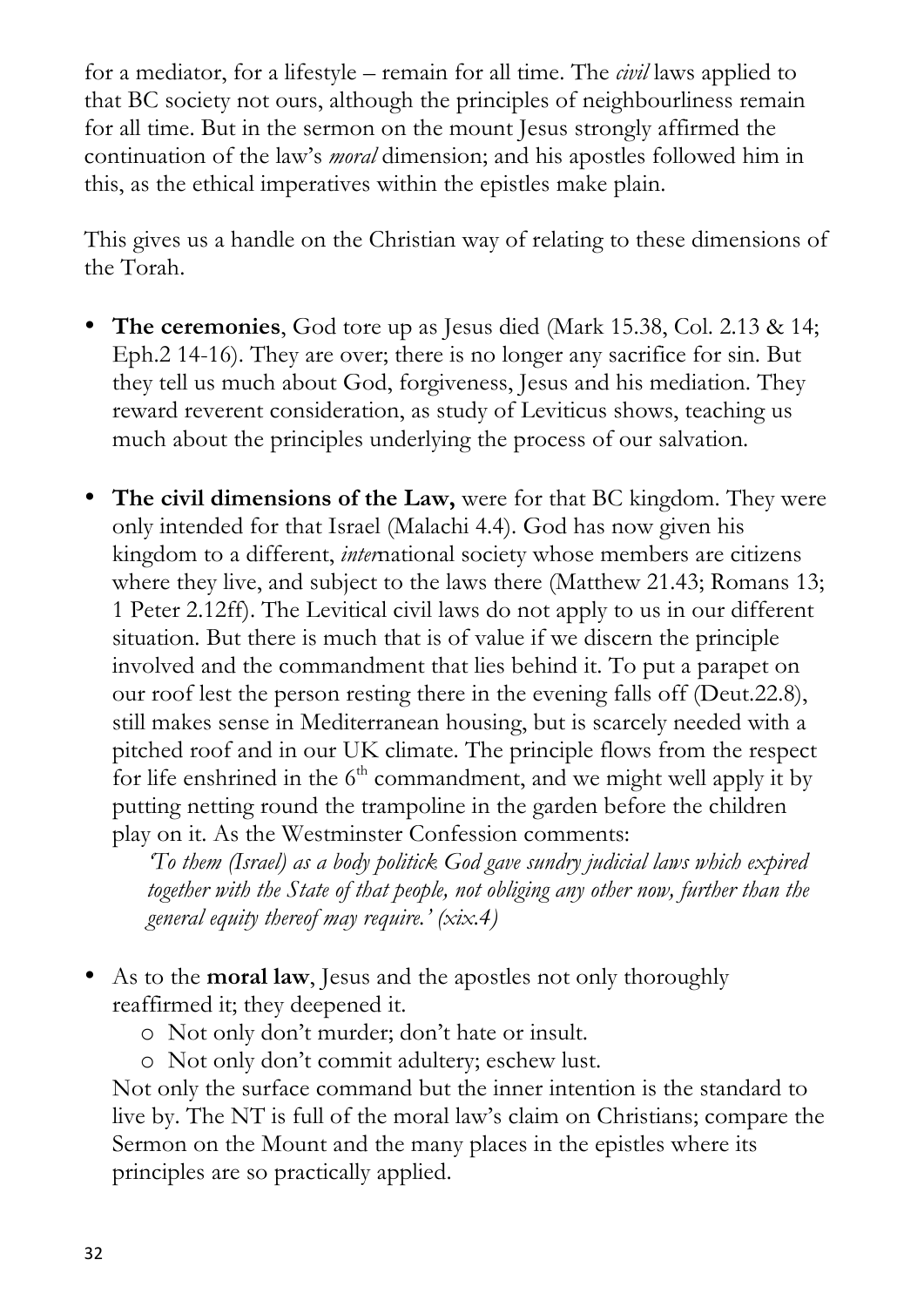It is not always straightforward to discern the Christian implications of particular laws and Jay Sklar gently modifies the traditional divisions in the following table:

| Category<br>of law | <b>Repeated in NT?</b>                                                      | Does the<br>underlying value<br>still apply? |
|--------------------|-----------------------------------------------------------------------------|----------------------------------------------|
|                    | Yes                                                                         | Yes                                          |
| 2                  | No, for cultural reasons                                                    | Yes                                          |
| 3                  | No because Jesus set them aside or they<br>concern rituals he has fulfilled | Yes                                          |
|                    | No, because they were related to Israel<br>being a theocracy                | Yes                                          |

#### Thus

- Category 1: eg do not lie; love your neighbour as yourself
- Category 2: eg do not sacrifice to Molech. But the value remains: the Lord remains the only proper object of worship: Matt.4.10.
- Category 3: eg unclean foods. Jesus declared all foods clean; but the value stands: in the same breath our Lord warned about inner uncleanness, Mark 7.19ff.
- Category 4: eg death for idolatry because it is treason. Now it is the State which determines the punishment for treason. But idolatry is still wrong: the value stands, and excommunication might follow, after appeal and warning, for living idolatrously.
- Jay Sklar, Leviticus, IVP 2013 p. 57-69; table on p. 58.

But the law is not intended to be a box-ticking exercise. Even the 603 laws set out between Genesis and Deuteronomy were not exhaustive, and were never intended to be. Grain was to be tithed – but that didn't mean that the olive harvest was not, just because it was not mentioned. The laws were paradigms: patterns that taught believers about the heart of God, patterns which they extrapolated intelligently to other situations not mentioned.

Christians have an advantage over OT believers. For us, the Law is in a new way a living experience built into our regenerate consciences, written on our hearts (Heb.8.10)

Given the above it is normally possible, with thought, to discern the value of a Levitical law. Some are included to distinguish Israel's lifestyle from the very pagan ones of surrounding nations. Even when we are left unsure we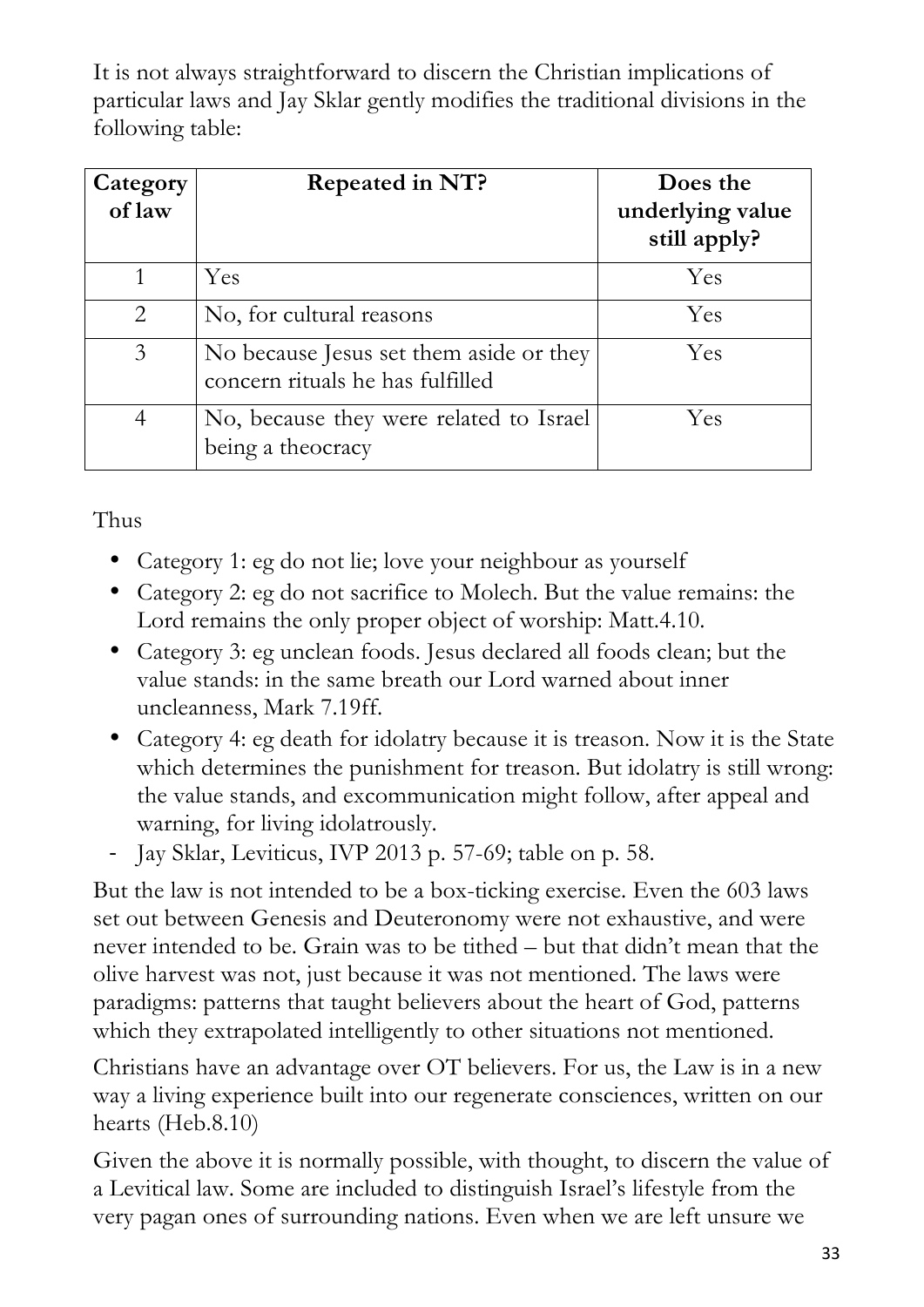know that all scripture, even the part of the Law now left behind, is useful for doctrine, reproof, correction and training in righteousness (2 Tim.3.16) and worth preaching after due thought.

Christians approach the Levitical laws, therefore, in the spirit of 2 Tim 3.16: as useful for doctrine and Christian living. They provide a way of thinking to guide our evangelical, justified, cheerful, liberated aim of living so as to give God pleasure: of showing by our lives how thankful we are to be in the right with him.

#### **Power to live by the Law's standards**

The Sermon on the Mount standard is high. *Can* we live this way? This is where God comes to our rescue by pouring his Spirit into our hearts. Jesus broke the power of sin "*in order that the righteous requirements of the Law might be met in us who live according to the Spirit."* (Romans 8.4). Having put forward Jesus to the Cross to purchase our justification, God pours out his Spirit to empower our sanctification. 'The law's requirement will be fulfilled by the determination of the direction, the set, of our lives by the Spirit' (Cranfield on Rom.8.4).

Ruth Fowke in '*Coping with Crises'* shines a light on actually living this way:

'There is a way for weakness to become strength. This happens when that weakness, whatever it may be, is consciously accepted and given over to Jesus Christ. This giving must be a deliberate act, undertaken with expectation of its efficacy. Many people find it helpful to pray audibly about this, because they then have to be quite definite about their intentions and their requests. Having committed the weakness, and the worry about it, to Christ, one must not sit back and expect to feel different. It is only as one gets on with living, and does the difficult things, that strength to do them comes. *The power of God only becomes available as one draws upon it in the time of need*; it is not given in advance.' (italics mine)

The OT laws, therefore:

- Reveal God's character to us;
- Drive us to Christ to be saved as we realise how far short we fall:
- Guide our behaviour;
- Drive us to the Holy Spirit for the power to fulfil them.

Nigel Barge's guidance about the Law in his 'Hearing the Word' booklet on Leviticus is warmly recommended.